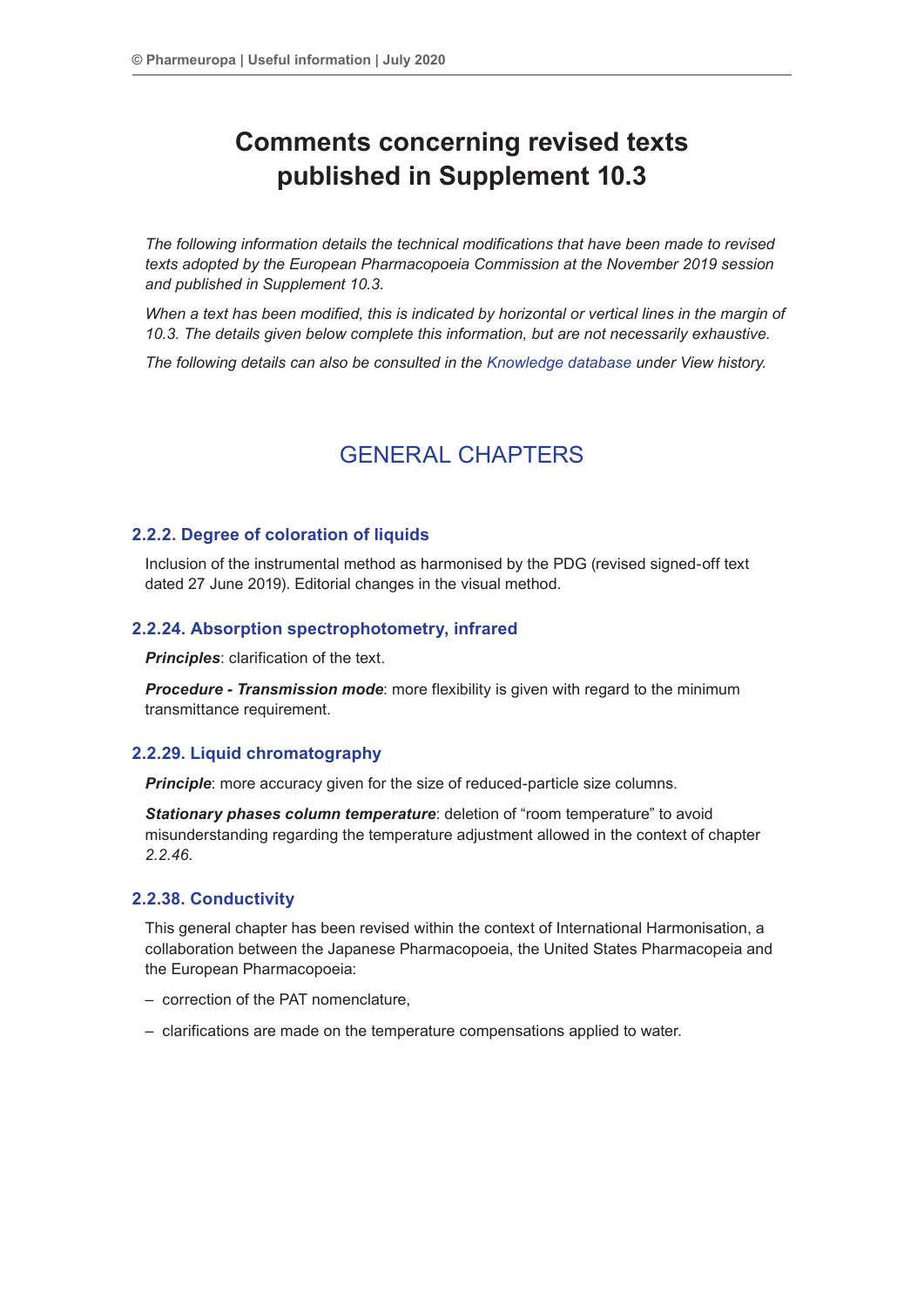### **2.2.49. Falling ball and automatic rolling ball viscometer methods**

*Method A*: repeatability requirements improved.

# **2.6.12. Microbiological examination of non-sterile products: microbial enumeration tests**

*4-5-1. Preparation of the sample*: sample preparation for orodispersible films added.

*5-1. Amount used for the test*: number of orodispersible films to be sampled specified.

General chapters *2.6.13* and *5.1.4* have been revised to include provisions for addressing the microbiological quality of orodispersible films, published in the same supplement.

These requirements for orodispersible films apply in the Ph. Eur. as local requirements.

# **2.6.13. Microbiological examination of non-sterile products: test for specified micro-organisms**

*Sample preparation and pre-incubation*: sample preparation for testing orodispersible films for Escherichia coli (4-2-1), Pseudomonas aeruginosa (4-4-1) and Staphylococcus aureus (4-5-1) have been added.

General chapters *2.6.12* and *5.1.4* have been revised to include provisions for addressing the microbiological quality of orodispersible films and are published in the same supplement.

These requirements for orodispersible films apply in the Ph. Eur. as local requirements.

# **2.6.27. Microbiological examination of cell-based preparations**

A clarification has been carried out in section 3-1-2. Method suitability.

This section has been modified to avoid confusion between 'validation' and 'confirmation of the suitability of the method' for the automated growth-based method. The critical parameters described are to be verified as part of confirmation of method suitability.

# **2.7.14. Assay of hepatitis A vaccine**

*Method A*. *In vitro assay*. The detailed standard operating procedure for the ELISA method, which was given as an example of a suitable immunochemical method for determination of the antigen content, has been deleted further to the discontinuation of the associated biological reference reagents (BRRs).

The ELISA method previously given as an example was based on the outcome of a collaborative study 'Validation of a new ELISA method for *in vitro* potency testing of hepatitis A vaccines' published in Pharmeuropa Bio & Scientific Notes in 2013, the results of which may be of interest to users wishing to establish a similar assay with self-qualified reagents.

#### **2.9.19. Particulate contamination: sub-visible particles**

This chapter ensures with the addition of alternative methods, the applicability of the test procedures to both biologicals and small molecules. The addition supplements the PDG harmonised text with local requirements (alternative method descriptions) which are marked with white diamonds and which may be used for any type of preparation.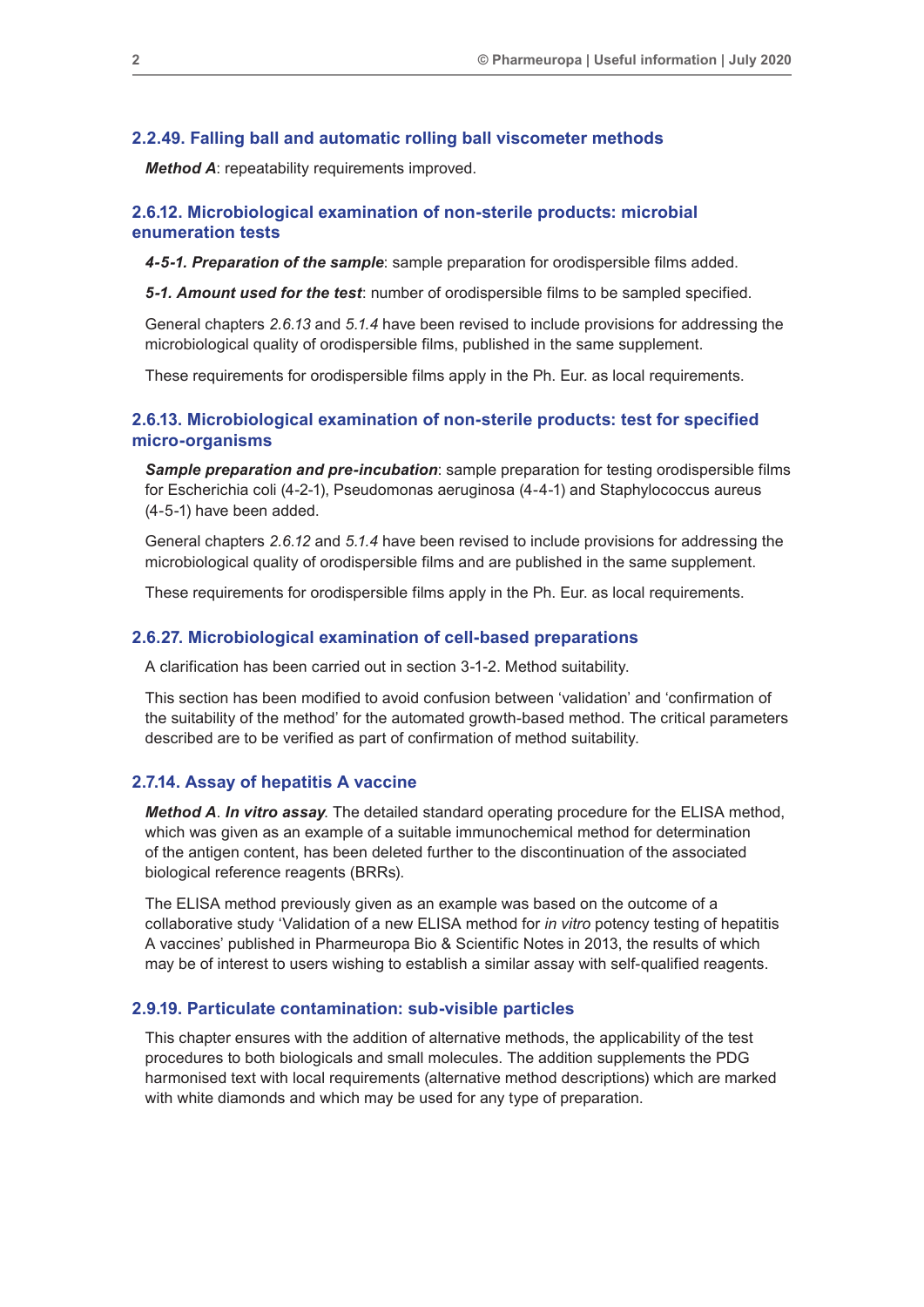## **3.3.4. Sterile plastic containers for human blood and blood components**

Addition of requirements for components of inks, glues and adhesives.

*Tests*: the use of *water for injections R* has been replaced by *water R* (the use of sterilised water for injection is not considered suitable for testing purposes); this change is in accordance with general chapter *3.1.1.1. Materials based on plasticised poly(vinylchloride) for containers for human blood and blood components*.

*Packaging*: the Section was renamed Storage and the requirements updated.

*Labelling*: the requirement was simplified to keep the reference to relevant national legislation and international agreements only.

#### **3.3.8. Sterile single-use plastic syringes**

A sentence has been added to clarify that this text is published for information.

# **5.1.4. Microbiological quality of non-sterile pharmaceutical preparations and substances for pharmaceutical use**

*Table 5.1.4.-1*: acceptance criteria for the microbiological quality of orodispersible films have been added.

General chapters *2.6.12* and *2.6.13* have been revised to include provisions for addressing the microbiological quality of orodispersible films, published in the same supplement.

This requirement for orodispersible films applies in the Ph. Eur. as a local requirement.

#### **5.1.5. Application of the** *F* **concepts to heat sterilisation processes**

The chapter has been revised in order to add a definition of  $F<sub>H</sub>$  for dry heat sterilisation and how to calculate it. It is common practice to determine  $F_{\mu}$  values for dry heat processes in a similar manner to  $\mathit{F}_{_{\mathit{0}}}$  for steam sterilisation.

# **5.1.10. Guidelines for using the test for bacterial endotoxins**

*Replacement of methods prescribed in monographs (Section 12)*. The section has been revised to take into account the new general chapter *2.6.32. Test for bacterial endotoxins using recombinant factor C*.

For the sake of clarity, the implementation of methods described in the Ph. Eur. and the replacement of methods prescribed in monographs are now described in separate sections (new sections 12 and 13).

#### **5.22. Names of herbal drugs used in traditional Chinese medicine**

Table updated to include 2 new monographs adopted at the 165<sup>th</sup> Commission session.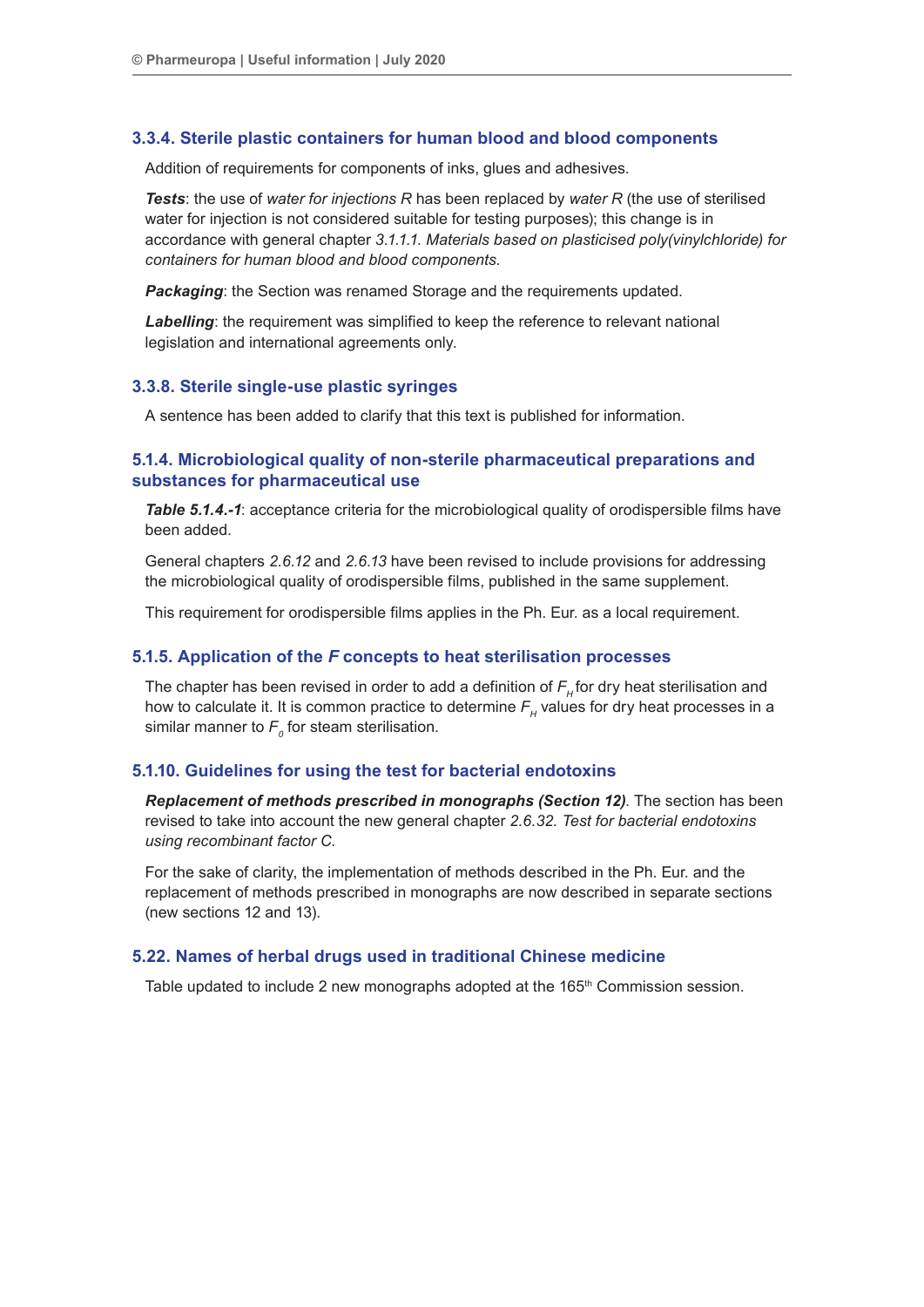# GENERAL MONOGRAPHS

#### **Substances for pharmaceutical use (2034)**

*Identification*: to cover the various approaches used in different countries, a sentence has been added to clarify the status of the tests described under the second identification subsection of individual monographs.

# DOSAGE FORMS

#### **Nasal preparations (0676)**

Alignment with the EMA Guideline on the Pharmaceutical Quality of Inhalation and Nasal Products.

*Definition*: wording of the different Definition sections modified for greater clarity.

**Production:** instructions for uniformity of delivered dose testing (intra- and inter-container testing) added for metered-dose nasal sprays/powders.

*Labelling*: statements for multi-dose containers added.

*Nasal drops and liquid nasal sprays*: split up into separate subsections.

*Nasal sprays*: uniformity tests updated; Number of deliveries per container and Leak rate tests added.

*Nasal powders*: Uniformity of delivered dose, intra-container testing and Number of deliveries per container tests added for metered-dose nasal powders.

*Semi-solid nasal preparations*: tests section added to cover uniformity tests for single-dose preparations for systemic effect.

## **Oromucosal preparations (1807)**

Addition of dental preparations, which were included in the different subsections.

Editorial changes introduced to align with similar monographs.

*Gingival solutions*: section integrated into 'Oromucosal solutions, emulsions and suspensions'.

*Oromucosal drops, oromucosal sprays and sublingual sprays*: section divided into 'Oromucosal drops' and 'Oromucosal sprays'.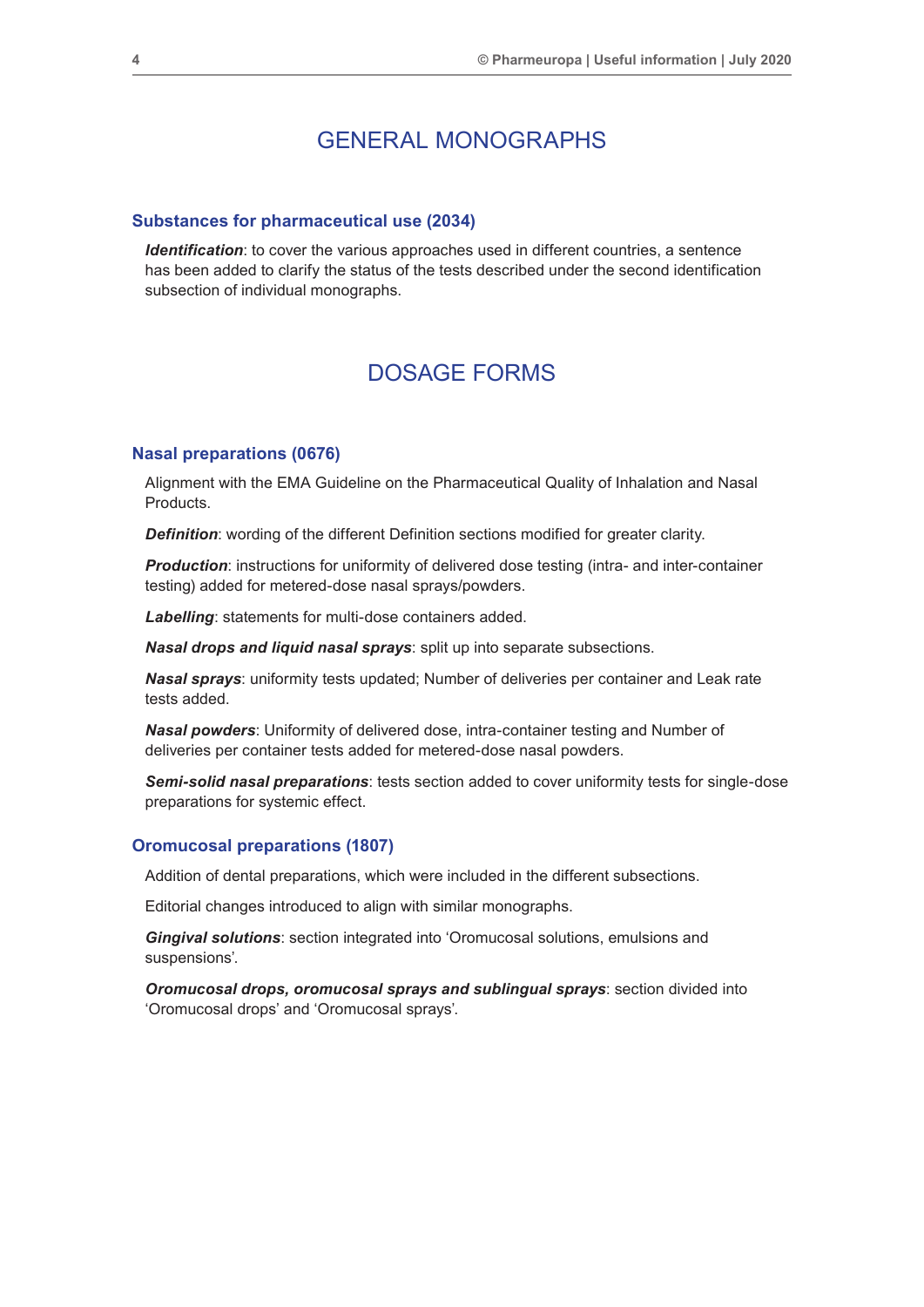# VACCINES FOR HUMAN USE

# **Diphtheria and tetanus vaccine (adsorbed) (0444)**

*Specific toxicity of the tetanus component*: the requirement to perform the Test for specific toxicity on the product as part of validation of the production process is considered redundant because a more sensitive test for residual toxin is performed routinely on the purified tetanus toxoid (cf. monograph on Tetanus vaccine (adsorbed) (0452)). The monograph on Tetanus vaccine (adsorbed) (0452), emphasises the need to validate the detoxification process to demonstrate that the toxoid is stably detoxified.

# **Diphtheria and tetanus vaccine (adsorbed, reduced antigen(s) content) (0647)**

*Specific toxicity of the tetanus component*: the requirement to perform the Test for specific toxicity on the product as part of validation of the production process is considered redundant because a more sensitive test for residual toxin is performed routinely on the purified tetanus toxoid (cf. monograph on Tetanus vaccine (adsorbed) (0452)). The monograph on Tetanus vaccine (adsorbed) (0452) emphasises the need to validate the detoxification process to demonstrate that the toxoid is stably detoxified.

## **Diphtheria, tetanus and hepatitis B (rDNA) vaccine (adsorbed) (2062)**

*Specific toxicity of the tetanus component*: the requirement to perform the Test for specific toxicity on the product as part of validation of the production process is considered redundant because a more sensitive test for residual toxin is performed routinely on the purified tetanus toxoid (cf. monograph on Tetanus vaccine (adsorbed) (0452)). The monograph on Tetanus vaccine (adsorbed) (0452) emphasises the need to validate the detoxification process to demonstrate that the toxoid is stably detoxified.

# **Diphtheria, tetanus and pertussis (acellular, component) vaccine (adsorbed) (1931)**

*Specific toxicity of the tetanus component*: the requirement to perform the Test for specific toxicity on the product as part of validation of the production process is considered redundant because a more sensitive test for residual toxin is performed routinely on the purified tetanus toxoid (cf. monograph on Tetanus vaccine (adsorbed) (0452)). The monograph on Tetanus vaccine (adsorbed) (0452) emphasises the need to validate the detoxification process to demonstrate that the toxoid is stably detoxified.

# **Diphtheria, tetanus and pertussis (acellular, component) vaccine (adsorbed, reduced antigen(s) content) (2764)**

*Specific toxicity of the tetanus component*: the requirement to perform the Test for specific toxicity on the product as part of validation of the production process is considered redundant because a more sensitive test for residual toxin is performed routinely on the purified tetanus toxoid (cf. monograph on Tetanus vaccine (adsorbed) (0452)). The monograph on Tetanus vaccine (adsorbed) (0452), published in the same supplement, emphasises the need to validate the detoxification process to demonstrate that the toxoid is stably detoxified.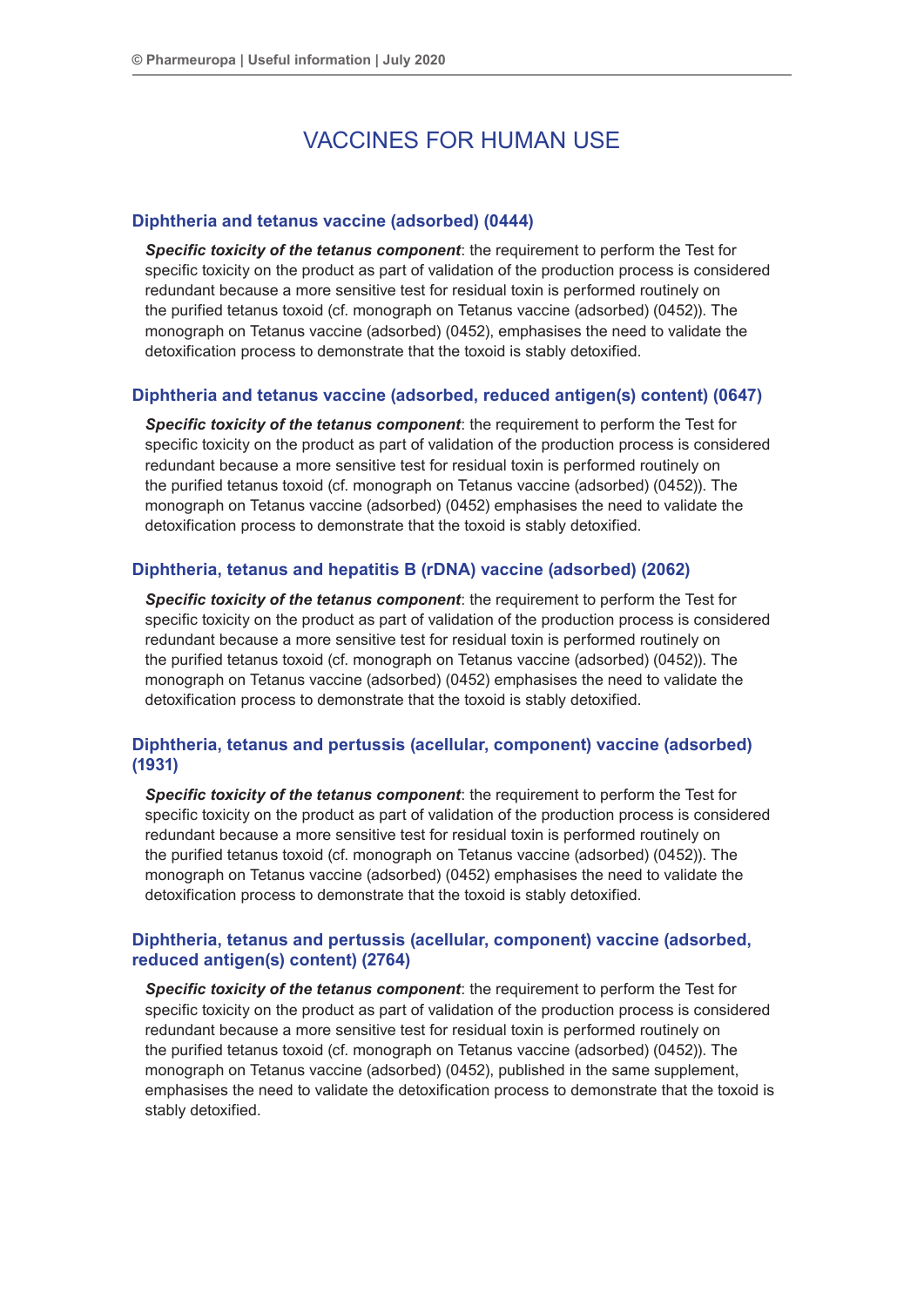### **Diphtheria, tetanus and pertussis (whole cell) vaccine (adsorbed) (0445)**

*Specific toxicity of the tetanus component*: the requirement to perform the Test for specific toxicity on the product as part of validation of the production process is considered redundant because a more sensitive test for residual toxin is performed routinely on the purified tetanus toxoid (cf. monograph on Tetanus vaccine (adsorbed) (0452)). The monograph on Tetanus vaccine (adsorbed) (0452), published in the same supplement, emphasises the need to validate the detoxification process to demonstrate that the toxoid is stably detoxified.

# **Diphtheria, tetanus and poliomyelitis (inactivated) vaccine (adsorbed, reduced antigen(s) content) (2328)**

*Specific toxicity of the tetanus component*: the requirement to perform the Test for specific toxicity on the product as part of validation of the production process is considered redundant because a more sensitive test for residual toxin is performed routinely on the purified tetanus toxoid (cf. monograph on Tetanus vaccine (adsorbed) (0452)). The revised monograph on Tetanus vaccine (adsorbed) (0452), published in the same supplement, emphasises the need to validate the detoxification process to demonstrate that the toxoid is stably detoxified.

# **Diphtheria, tetanus, pertussis (acellular, component) and haemophilus type b conjugate vaccine (adsorbed) (1932)**

*Specific toxicity of the tetanus component*: the requirement to perform the Test for specific toxicity on the product as part of validation of the production process is considered redundant because a more sensitive test for residual toxin is performed routinely on the purified tetanus toxoid (cf. monograph on Tetanus vaccine (adsorbed) (0452)). The monograph on Tetanus vaccine (adsorbed) (0452), published in the same supplement, emphasises the need to validate the detoxification process to demonstrate that the toxoid is stably detoxified.

# **Diphtheria, tetanus, pertussis (acellular, component) and hepatitis B (rDNA) vaccine (adsorbed) (1933)**

*Specific toxicity of the tetanus component*: the requirement to perform the Test for specific toxicity on the product as part of validation of the production process is considered redundant because a more sensitive test for residual toxin is performed routinely on the purified tetanus toxoid (cf. monograph on Tetanus vaccine (adsorbed) (0452)). The revised monograph on Tetanus vaccine (adsorbed) (0452), published in the same supplement, emphasises the need to validate the detoxification process to demonstrate that the toxoid is stably detoxified.

# **Diphtheria, tetanus, pertussis (acellular, component) and poliomyelitis (inactivated) vaccine (adsorbed) (1934)**

*Specific toxicity of the tetanus component*: the requirement to perform the Test for specific toxicity on the product as part of validation of the production process is considered redundant because a more sensitive test for residual toxin is performed routinely on the purified tetanus toxoid (cf. monograph on Tetanus vaccine (adsorbed) (0452)). The revised monograph on Tetanus vaccine (adsorbed) (0452), published in the same supplement, emphasises the need to validate the detoxification process to demonstrate that the toxoid is stably detoxified.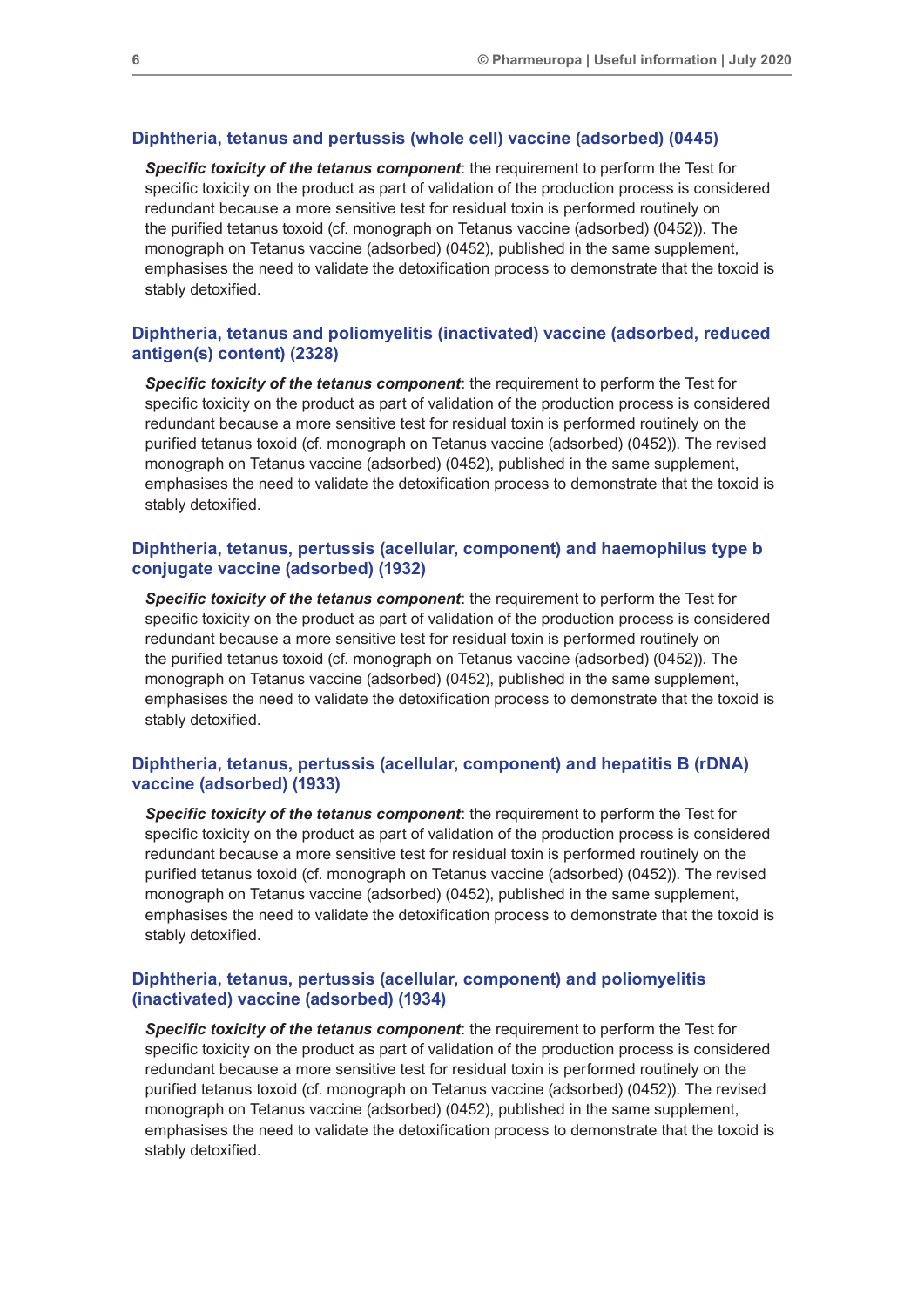# **Diphtheria, tetanus, pertussis (acellular, component) and poliomyelitis (inactivated) vaccine (adsorbed, reduced antigen(s) content) (2329)**

*Specific toxicity of the tetanus component*: the requirement to perform the Test for specific toxicity on the product as part of validation of the production process is considered redundant because a more sensitive test for residual toxin is performed routinely on the purified tetanus toxoid (cf. monograph on Tetanus vaccine (adsorbed) (0452)). The revised monograph on Tetanus vaccine (adsorbed) (0452), published in the same supplement, emphasises the need to validate the detoxification process to demonstrate that the toxoid is stably detoxified.

# **Diphtheria, tetanus, pertussis (acellular, component), hepatitis B (rDNA), poliomyelitis (inactivated) and haemophilus type b conjugate vaccine (adsorbed) (2067)**

*Specific toxicity of the tetanus component*: the requirement to perform the Test for specific toxicity on the product as part of validation of the production process is considered redundant because a more sensitive test for residual toxin is performed routinely on the purified tetanus toxoid (cf. monograph on Tetanus vaccine (adsorbed) (0452)). The revised monograph on Tetanus vaccine (adsorbed) (0452), published in the same supplement, emphasises the need to validate the detoxification process to demonstrate that the toxoid is stably detoxified.

# **Diphtheria, tetanus, pertussis (acellular, component), poliomyelitis (inactivated) and haemophilus type b conjugate vaccine (adsorbed) (2065)**

*Specific toxicity of the tetanus component*: the requirement to perform the Test for specific toxicity on the product as part of validation of the production process is considered redundant because a more sensitive test for residual toxin is performed routinely on the purified tetanus toxoid (cf. monograph on Tetanus vaccine (adsorbed) (0452)). The revised monograph on Tetanus vaccine (adsorbed) (0452), published in the same supplement, emphasises the need to validate the detoxification process to demonstrate that the toxoid is stably detoxified.

# **Diphtheria, tetanus, pertussis (whole cell) and poliomyelitis (inactivated) vaccine (adsorbed) (2061)**

*Specific toxicity of the tetanus component*: the requirement to perform the test for specific toxicity on the product as part of validation of the production process is considered redundant because a more sensitive test for residual toxin is performed routinely on the purified tetanus toxoid (cf. monograph on Tetanus vaccine (adsorbed) (0452)). The revised monograph on Tetanus vaccine (adsorbed) (0452), published in the same supplement, emphasises the need to validate the detoxification process to demonstrate that the toxoid is stably detoxified.

# **Diphtheria, tetanus, pertussis (whole cell), poliomyelitis (inactivated) and haemophilus type b conjugate vaccine (adsorbed) (2066)**

*Specific toxicity of the tetanus component*: the requirement to perform the Test for specific toxicity on the product as part of validation of the production process is considered redundant because a more sensitive test for residual toxin is performed routinely on the purified tetanus toxoid (cf. monograph on Tetanus vaccine (adsorbed) (0452)). The monograph on Tetanus vaccine (adsorbed) (0452), published in the same supplement,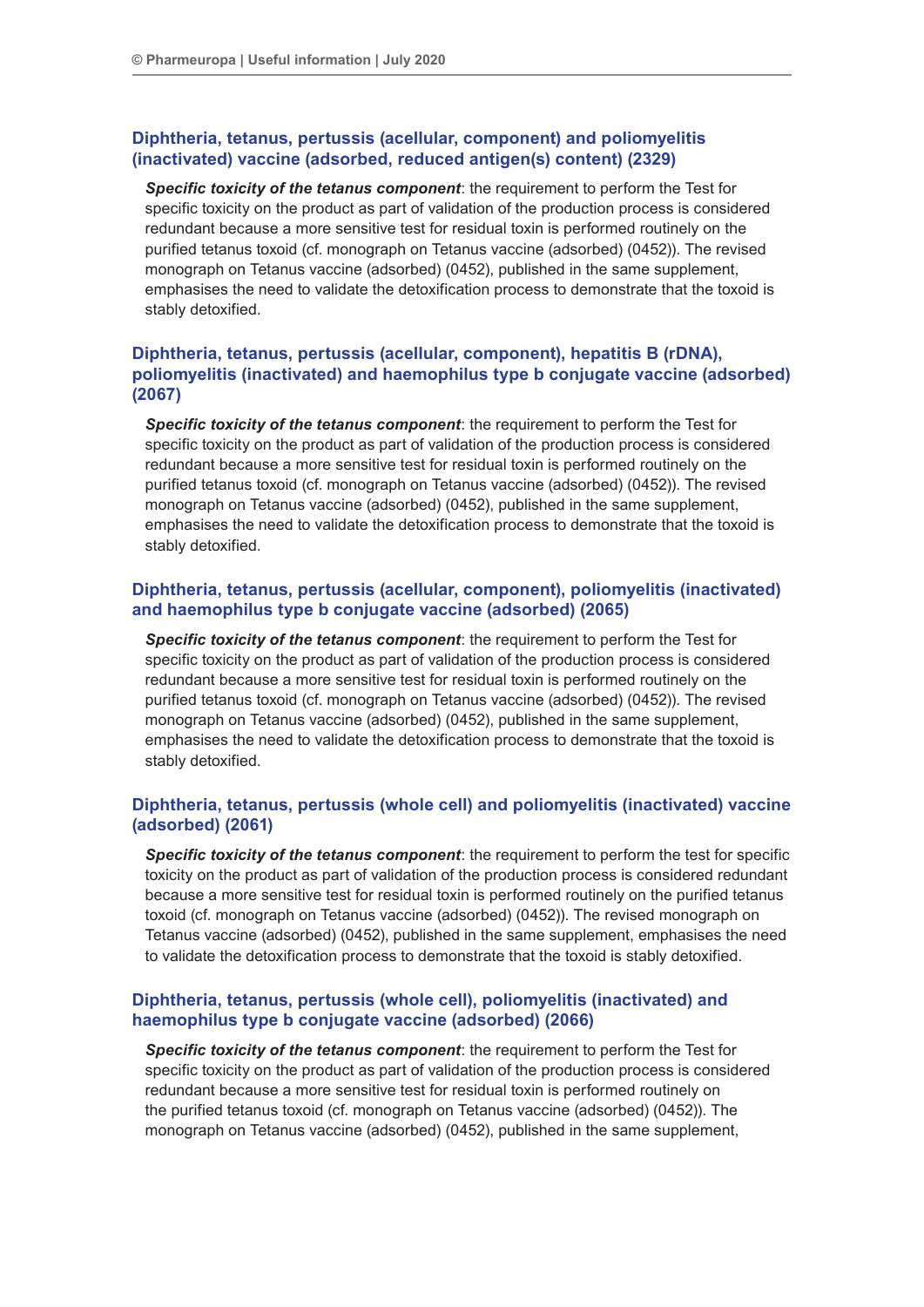emphasises the need to validate the detoxification process to demonstrate that the toxoid is stably detoxified.

## **Tetanus vaccine (adsorbed) (0452)**

*Specific toxicity*. The requirement to perform the test for specific toxicity on the product as part of validation of the production process was considered redundant because a more sensitive test for residual toxin is performed routinely on the bulk purified toxoid and the revised monograph emphasises the need to validate the detoxification process to demonstrate that the toxoid is stably detoxified.

*Absence of toxin and irreversibility of toxoid*. The test for irreversibility of the tetanus toxoid is no longer regarded as relevant, in view of data on the stability of the tetanus toxoid and the fact that the tetanus toxin was shown to lose neurotoxic activity under the conditions of the storage test at 37 °C. The test after storage at 5 °C, which was used as a control in the test for irreversibility, has also been removed. The more sensitive test for absence of toxin carried out on non-incubated purified toxoid has been retained.

# VACCINES FOR VETERINARY USE

#### **Tetanus vaccine for veterinary use (0697)**

*Preparation of the vaccine (section 2-1) and Residual toxicity (section 3-3)*. The requirement to perform the test for residual toxicity on the product as part of validation of the production process was considered redundant because a more sensitive test for residual toxin is performed routinely on the bulk purified toxoid and the revised monograph emphasises the need to validate the detoxification process to demonstrate that the toxoid is stably detoxified.

A reference to chapter *2.7.27. Flocculation value (Lf) of diphtheria and tetanus toxins and toxoids* (Ramon assay) has been added.

Absence of toxin and irreversibility of toxoid (section 2-3-1). The test for irreversibility of the tetanus toxoid was no longer regarded as relevant, in view of data on the stability of the tetanus toxoid and the fact that the tetanus toxin was shown to lose neurotoxic activity under the conditions of the storage test at 37 °C. The test after storage at 5 °C, which was used as a control in the test for irreversibility, has been removed. The more sensitive test for absence of toxin carried out on non-incubated purified toxoid was retained and fully described to harmonise with the revised monograph for human use *Tetanus vaccine (adsorbed) (0452)* published in the same supplement.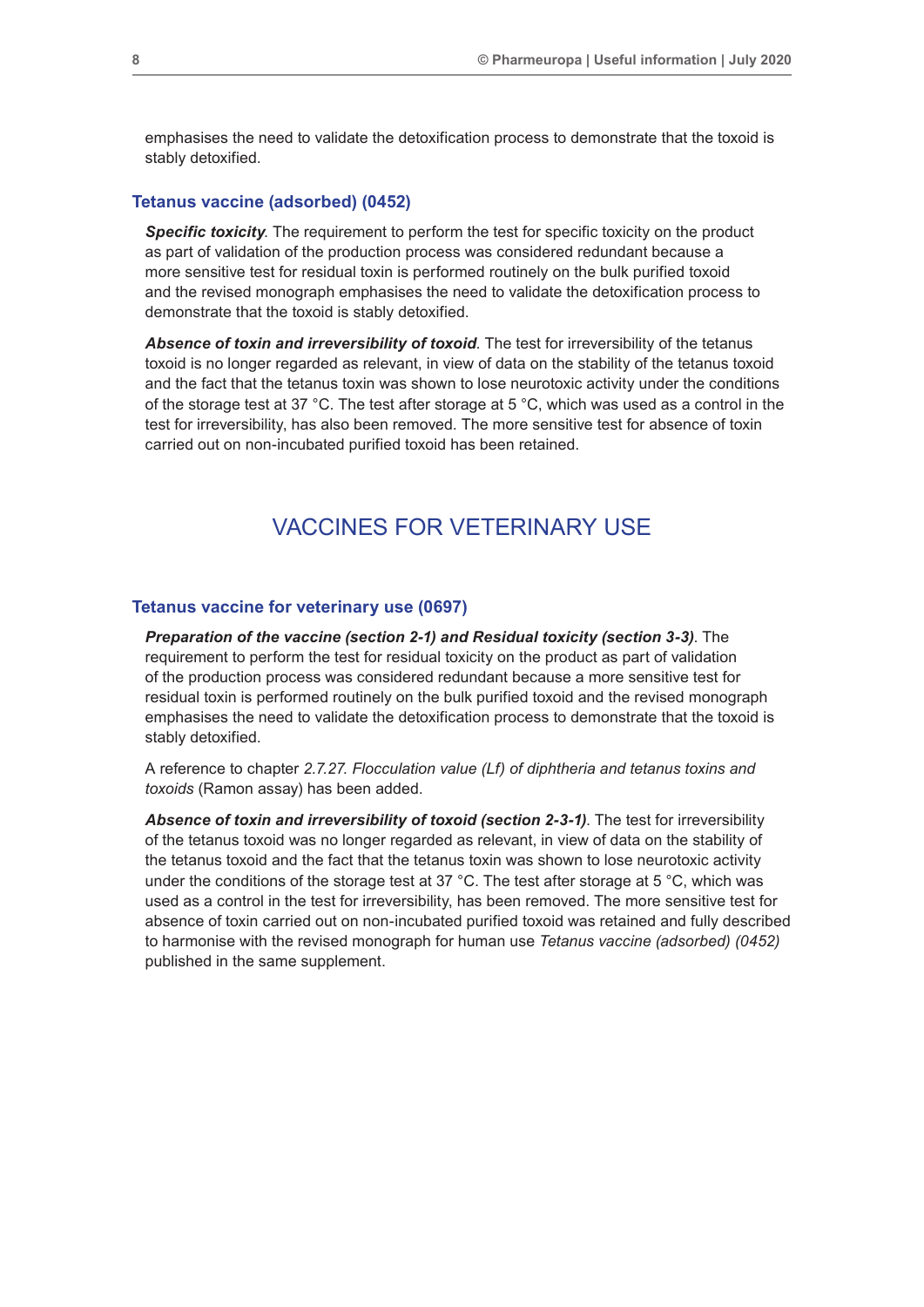# HERBAL DRUGS AND HERBAL DRUG PREPARATIONS

# **Belamcanda chinensis rhizome (2561)**

**Identification B:** illustration of powdered herbal drug introduced and its legend integrated into text of Identification B.

*Assay*: reagent used to describe stationary phase modified.

# **Caraway fruit (1080)**

*Identification B:* illustration of powdered herbal drug introduced and its legend integrated into text.

# **Clove (0376)**

*Identification B*: illustration of powdered herbal drug introduced and its legend integrated into text*.*

# **Hawthorn leaf and flower (1432)**

*Definition*: 'other European Crataegus species' and Crataegus nigra Waldst. et Kit. no longer mentioned.

*Identification*: macroscopic description updated; illustration of powdered herbal drug introduced and its legend integrated into text; TLC replaced by high-performance thin-layer chromatography (HPTLC) in accordance with chapter *2.8.25*.

*Assay*: unspecific absorbance assay replaced by more specific LC assay.

# **Hawthorn leaf and flower dry extract (1865)**

*Identification*: TLC replaced by high-performance thin-layer chromatography (HPTLC) in accordance with chapter *2.8.25*.

*Assay*: unspecific absorbance assay replaced by more specific LC assay.

## **Hawthorn leaf and flower liquid extract (1864)**

*Identification*: TLC replaced by high-performance thin-layer chromatography (HPTLC) in accordance with chapter *2.8.25*.

*Assay*: unspecific absorbance assay replaced by more specific LC assay.

# **Lime flower (0957)**

**Identification B:** illustration of powdered herbal drug introduced and its legend integrated into text of Identification B.

*Identification C*: TLC replaced by HPTLC in accordance with chapter *2.8.25*.

# **Lovage root (1233)**

**Identification B:** illustration of powdered herbal drug introduced and its legend integrated into text.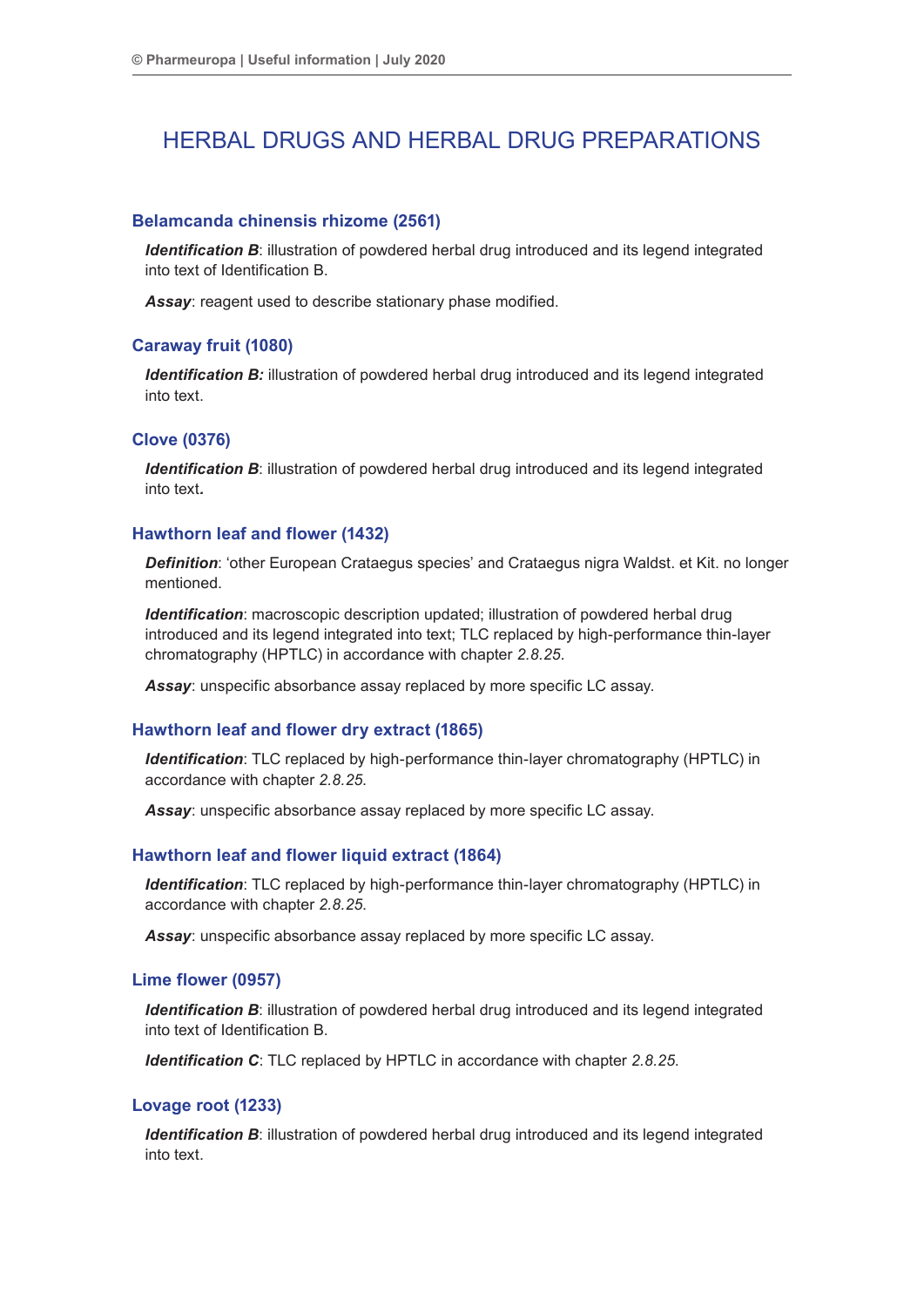### **Opium dry extract, standardised (1839)**

*Assay*: content range for morphine has been widened.

# **Passionflower herb (1459)**

## *Identification*:

*- illustration of powdered herbal drug introduced and its legend integrated into text of identification B;* 

*- TLC replaced by high performance thin-layer chromatography (HPTLC) in accordance with chapter 2.8.25.*

*Assay*: unspecific photometric assay replaced by LC assay; content limits adapted accordingly.

# **Passionflower herb dry extract (1882)**

*Identification*: TLC replaced by high performance thin-layer chromatography (HPTLC) in accordance with chapter *2.8.25*.

*Assay*: unspecific photometric assay replaced by LC assay; content limits adapted accordingly.

# HOMOEOPATHIC PREPARATIONS

#### **Homoeopathic preparations (1038)**

Homoeopathic dosage form 'liquid preparation for oral use' added:

The use of water in the last potentisation step is allowed.

#### **Pillules for homoeopathic preparations (2153)**

*Uniformity of impregnation*. In addition to method A, using methylene blue, method B, using caffeine as indicator, is added. The test method must be validated to the satisfaction of the competent authority with respect to the size and composition of the pillules, the size of the batch, the equipment, and the procedure used including all relevant variables such as the details of drying and stirring.

# MONOGRAPHS

#### **Acamprosate calcium (1585)**

*Identification A*: reference spectrum replaced by CRS.

**Impurity A:** reagent used to describe stationary phase modified.

*Related substances*: new test introduced covering 2 new impurities.

*Assay*: titration replaced by the LC method used for the test for related substances.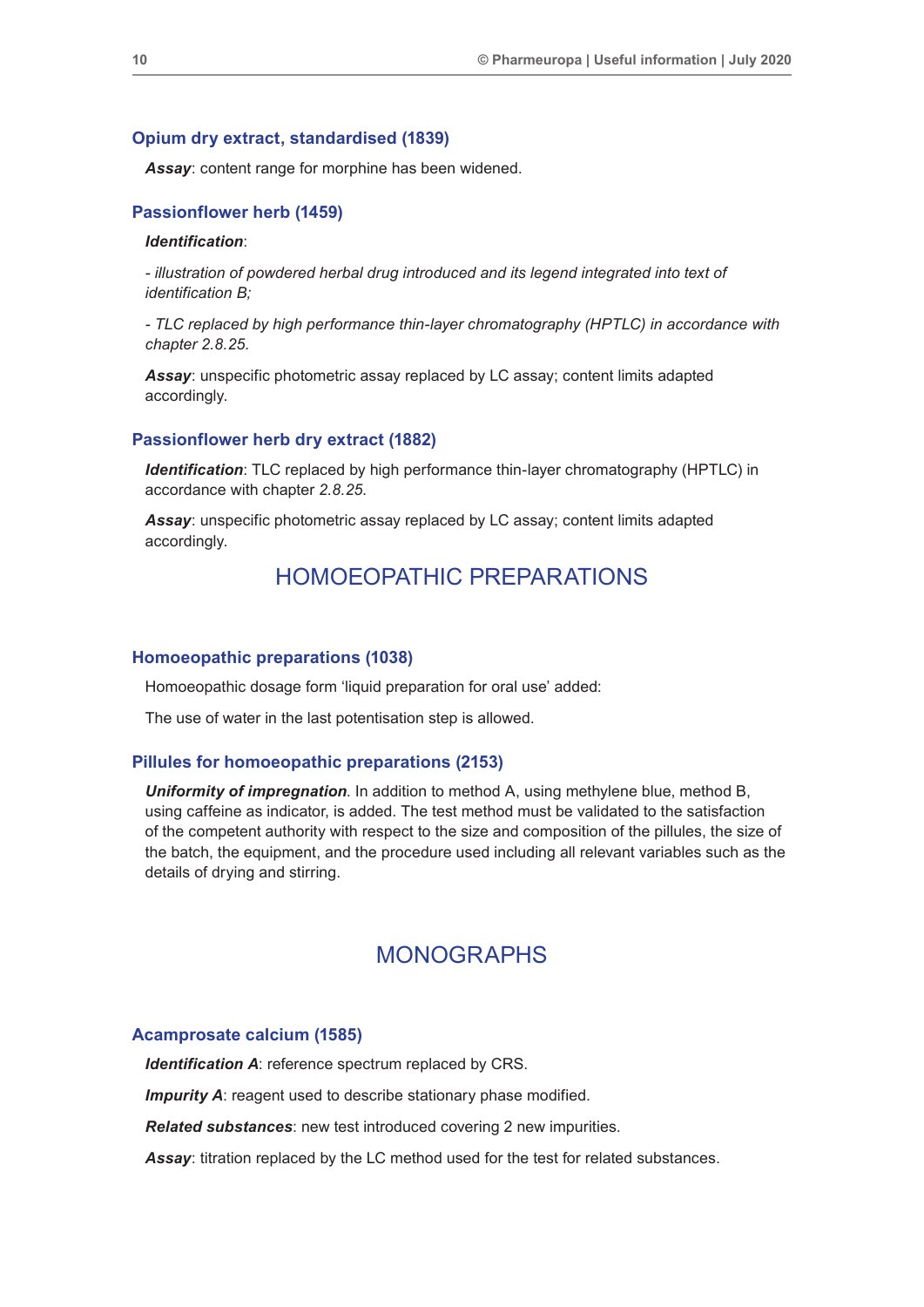*Impurities*: section updated.

# **Acetylcysteine (0967)**

*Content*: lower limit tightened.

*Identification:* description of IR sample preparation deleted; second identification series updated now only describing a mixed melting point test.

*pH*: test deleted.

*Related substances*: method optimised and limits revised.

*Zinc*: use of volumetric solutions avoided and detector wavelength adjusted.

*Assay*: starch solution indicator (which contains mercuric iodide) replaced by potentiometric end-point determination.

*Impurities*: section updated.

## **Adrenaline (2303)**

*Related substances*: grades of solvents amended in accordance with Technical Guide (2015); use of volumetric solutions avoided; in the preparation of the test solution, mass is expressed using more significant figures due to the quantitative use of this solution; in the preparation of reference solutions (b), (c) and (d), volume is expressed using fewer significant figures due to the qualitative use of these solutions; *adrenaline with impurity F CRS* replaced by *adrenaline impurity F CRS*; reagent used to describe stationary phase modified; Identification of impurities section updated.

*Loss on drying*: subsequent to the revision of general method *2.2.32*, the reference to diphosphorus pentoxide has been deleted from this test.

## **Ascorbyl palmitate (0807)**

**Solution S**: the preparation has been supplemented to specify to dissolve with the aid of ultrasound in order to obtain a clear solution for the tests appearance of solution and specific optical rotation.

## **Bambuterol hydrochloride (1293)**

*Related substances*: specifications updated to reflect current quality of substances in approved medicinal products on the European market; explicit criterion for unspecified impurities introduced in accordance with the general monograph *Substances for pharmaceutical use (2034)*; grades of solvents amended in accordance with the Technical Guide (2015).

*Impurities*: list updated.

## **Betamethasone (0312)**

*Identification*: TLC method revised to avoid use of ether; current tests A, D deleted from Second identification.

*Related substances*: in preparation of reference solution (a), volume expressed using fewer significant figures; reagent used to describe stationary phase modified; grades of solvents amended in accordance with Technical Guide (2015).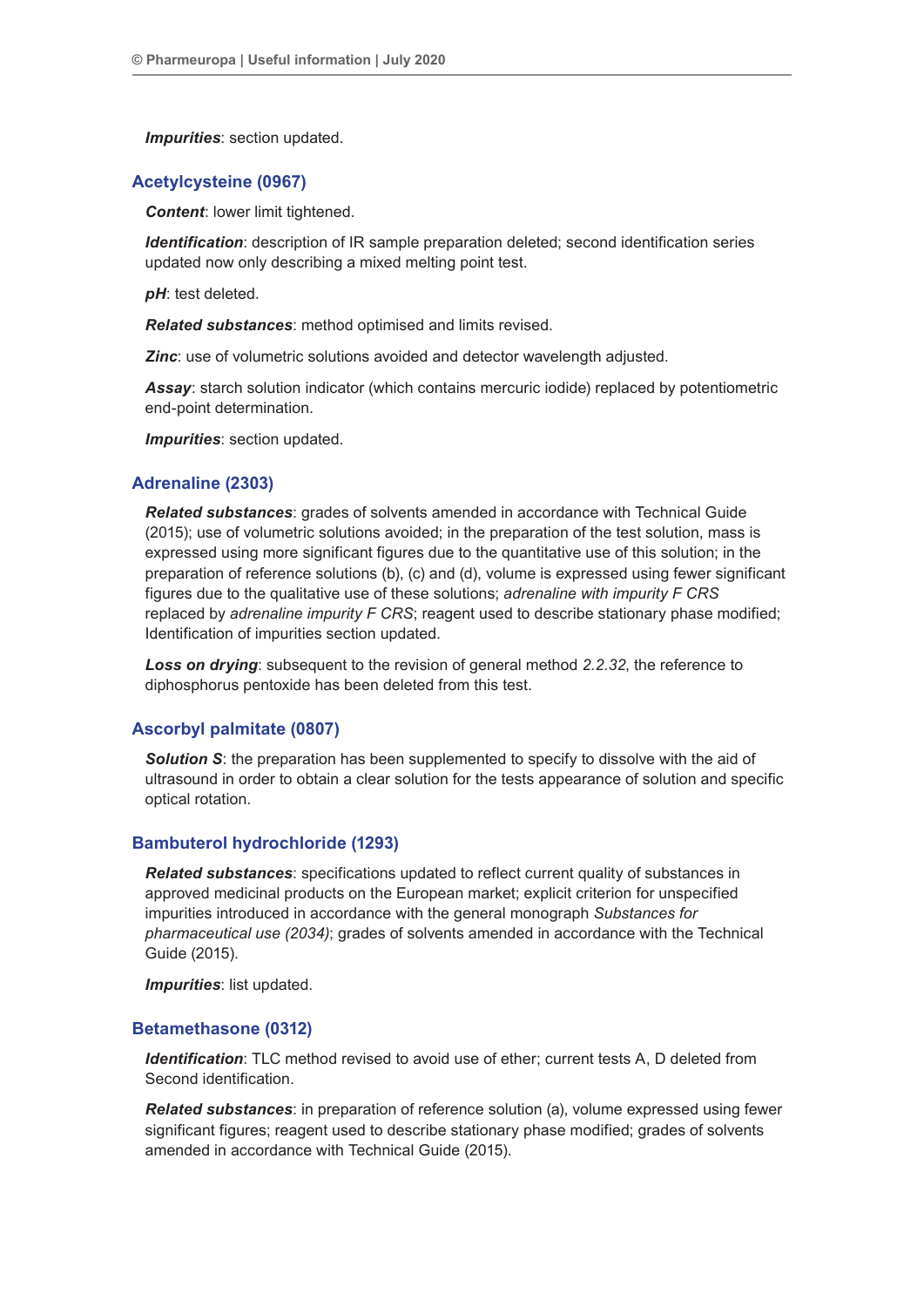#### **Betamethasone acetate (0975)**

*Identification*: TLC method revised to avoid use of ether; tests A, E and F deleted from Second identification.

*Related substances*: in preparation of reference solution (a), volume expressed using fewer significant figures; reagent used to describe stationary phase modified; grades of solvents amended in accordance with Technical Guide (2015).

## **Betamethasone dipropionate (0809)**

*Second identification*: TLC method revised to avoid use of ether; current tests A and E deleted.

*Related substances*: in preparation of reference solutions (a) and (d), volumes expressed using fewer significant figures.

# **Bleomycin sulfate (0976)**

*Copper*. In line with the Ph. Eur. implementation strategy for the ICH Q3D guideline on elemental impurities, the test has been deleted as the relevant elemental impurity is considered to originate from the production process. A change to this effect was introduced in the Production section of the general monograph 2034 when revised in Supplement 9.3.

### **Borax (0013)**

*Arsenic*: in line with the Ph. Eur. implementation strategy for the ICH Q3D guideline on elemental impurities, the test has been deleted as the analysis of the batch data shows that this impurity is not present. Therefore, a systematic control is not considered necessary.

# **Calcium carbonate (0014)**

*Arsenic, Barium*: in line with the Ph. Eur. implementation strategy for the ICH Q3D guideline on elemental impurities, the tests have been deleted as the analysis of the batch data shows that these impurities are not present. Therefore, a systematic control is not considered necessary.

## **Calcium chloride dihydrate (0015)**

*Barium*: in line with the Ph. Eur. implementation strategy for the ICH Q3D guideline on elemental impurities, the test has been deleted as the analysis of the batch data shows that this impurity is not present. Therefore, a systematic control is not considered necessary.

#### **Calcium sulfate dihydrate (0982)**

*Arsenic*: in line with the Ph. Eur. implementation strategy for the ICH Q3D guideline on elemental impurities, the test has been deleted as the analysis of the batch data shows that this impurity is not present. Therefore, a systematic control is not considered necessary.

# **Celiprolol hydrochloride (1632)**

*Related substances*: specifications updated to reflect quality of substances in approved medicinal products on European market; explicit criterion for unspecified impurities introduced in accordance with general monograph *Substances for pharmaceutical use (2034)*; grades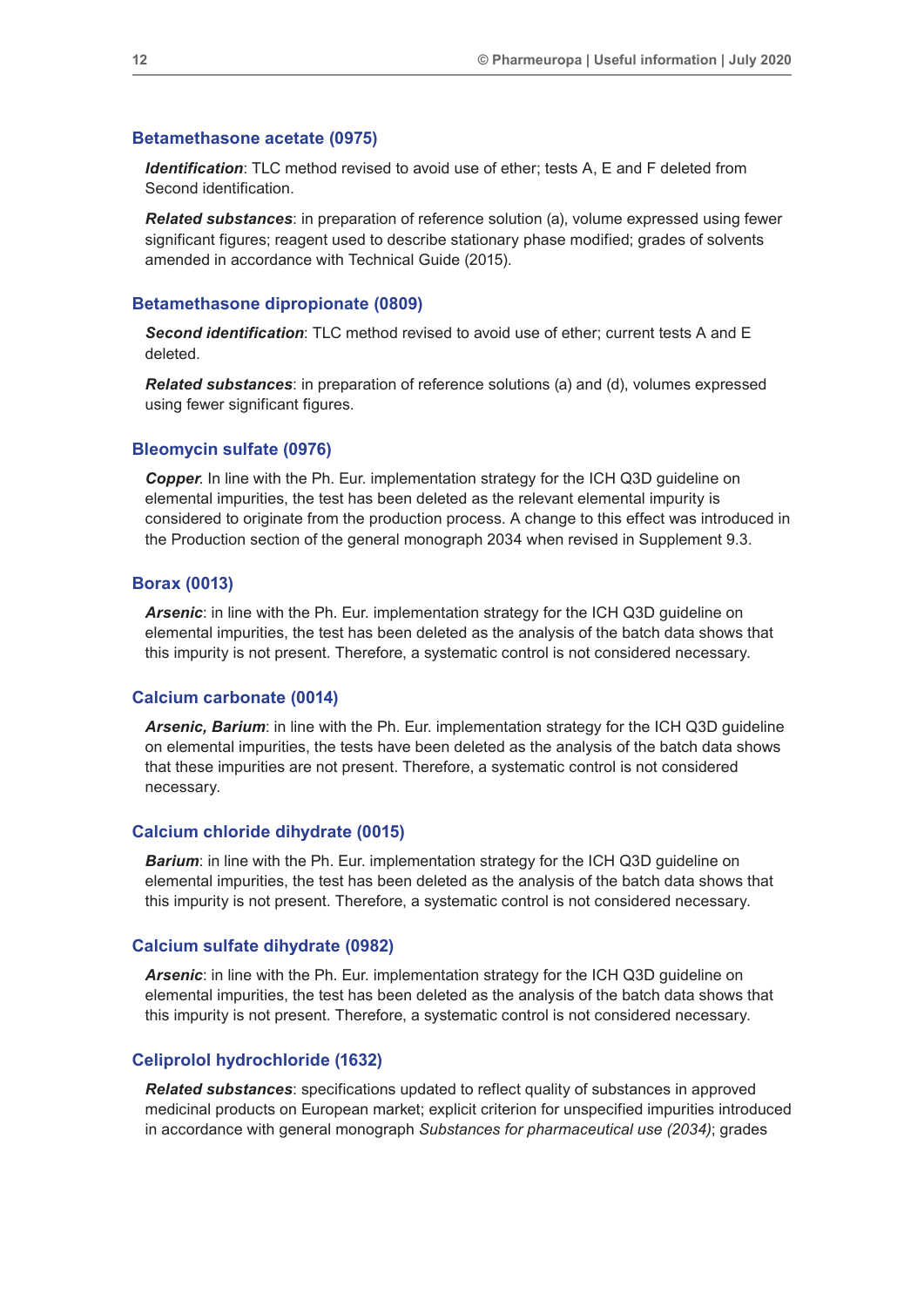of solvents amended in accordance with Technical Guide (2015); reagent used to describe stationary phase modified; system suitability criterion amended.

*Impurities*: impurities B to I now listed as unspecified impurities.

# **Cetostearyl alcohol (0702)**

*Appearance of solution*: preparation of the test solution is clarified.

# **Codeine monohydrate (0076)**

*Second identification*: UV-spectrophotometry test deleted.

# **Codeine phosphate hemihydrate (0074)**

*Second identification*: UV-spectrophotometry test deleted.

## **Cod-liver oil, farmed (2398)**

*Labelling*: section updated to align with monograph *Fish oil, rich in omega-3-acids (1912)*.

# **Cyanocobalamin (0547)**

*Identification B*: TLC replaced by UHPLC used in test for related substances.

*Related substances*: current method replaced by UHPLC method; individual limits added for impurities.

**Loss on drying**: due to high hygroscopicity of cyanocobalamin, quantity of sample increased to improve accuracy.

*Impurities*: section added.

# **Danaparoid sodium (2090)**

*Chemical structure*: parent structure corrected and simplified.

**Definition**: limit for potency (anti-factor Xa activity) changed from 11.0-17.0 U/mg to 11.0-19.0 U/mg to reflect currently approved specifications.

*Anti-factor IIa activity*: the anti-factor IIa activity is determined based on the absorbance difference between 2 time points as this has shown improved performance; the temperature at which the test is carried out and storage/handling conditions for the human thrombin solution have been specified; the minimum number of blanks per plate has been corrected to reflect the manufacturer's method.

*Total protein*: it is now stated that the pH of 10.0-10.5 should be obtained at the level of the reaction mixture, in line with what is actually observed; since there is no need for the water content in the bovine albumin used to be limited at maximum 3 per cent (as is the case for *bovine albumin R*) and since this grade of bovine albumin is not easily available on the market, the test now refers to another bovine albumin reagent.

*Assay (anti-factor Xa activity)*: the anti-factor Xa activity is determined based on the absorbance difference between 2 time points as this has shown improved performance; the temperature at which the assay is carried out has been specified.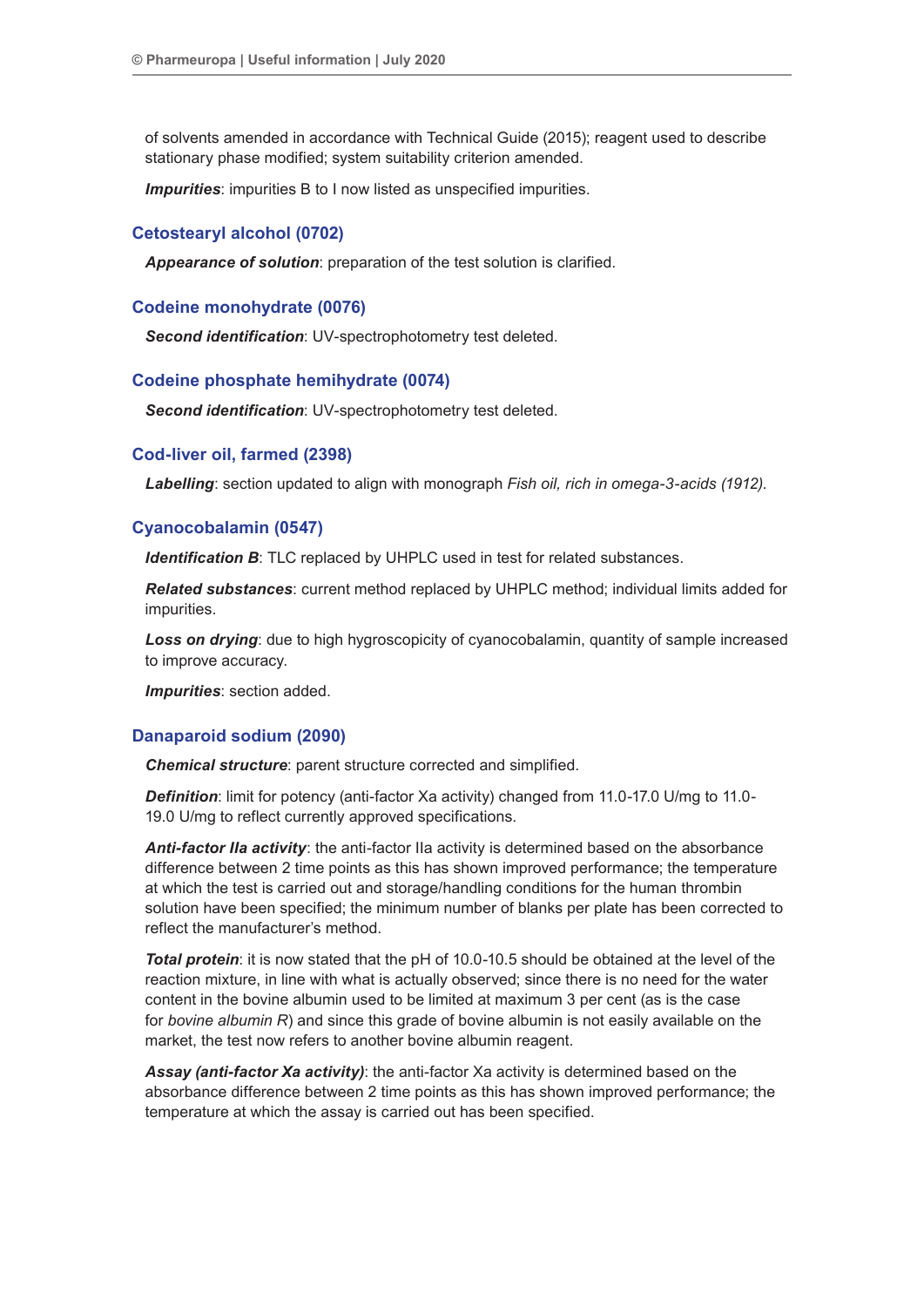# **Deferiprone oral solution (2987)**

**Definition:** clarification of scope i.e. restricted to human use.

## **Deferiprone tablets (2986)**

*Definition*: clarification of scope i.e. restricted to human use.

*Dissolution*: clarification of the path length of the cell.

# **Dexamethasone (0388)**

*Identification*: TLC method revised to avoid use of ether; current tests A and E deleted from Second identification.

*Related substances*: in preparation of reference solutions (a) and (c), volumes expressed using fewer significant figures; grades of solvents amended in accordance with Technical Guide (2015).

#### **Dexamethasone acetate (0548)**

*Second identification*: TLC method revised to avoid use of ether; current tests A, E and F deleted.

*Related substances*: in preparation of reference solutions (a), (c) and (d), volumes expressed using fewer significant figures; grades of solvents amended in accordance with Technical Guide (2015).

# **Dipotassium phosphate (1003)**

*Monopotassium phosphate and Assay*: clarification of the calculation, in accordance with the monograph *Disodium phosphate dodecahydrate (0118)*.

*Arsenic*: in line with the Ph. Eur. implementation strategy for the ICH Q3D guideline on elemental impurities, the test has been deleted as the analysis of the batch data shows that this impurity is not present. Therefore, a systematic control is not considered necessary.

**Storage:** recommendations have been supplemented.

#### **Disodium phosphate (1509)**

*Monosodium phosphate and Assay*: clarification of the calculation, in accordance with the monograph *Disodium phosphate dodecahydrate (0118)*.

*Arsenic*: in line with the Ph. Eur. implementation strategy for the ICH Q3D guideline on elemental impurities, the test has been deleted as the analysis of the batch data shows that this impurity is not present. Therefore, a systematic control is not considered necessary.

#### **Disodium phosphate dihydrate (0602)**

*Monosodium phosphate and Assay*: clarification of the calculation, in accordance with the monograph *Disodium phosphate dodecahydrate (0118)*.

*Arsenic*: in line with the Ph. Eur. implementation strategy for the ICH Q3D guideline on elemental impurities, the test has been deleted as the analysis of the batch data shows that this impurity is not present. Therefore, a systematic control is not considered necessary.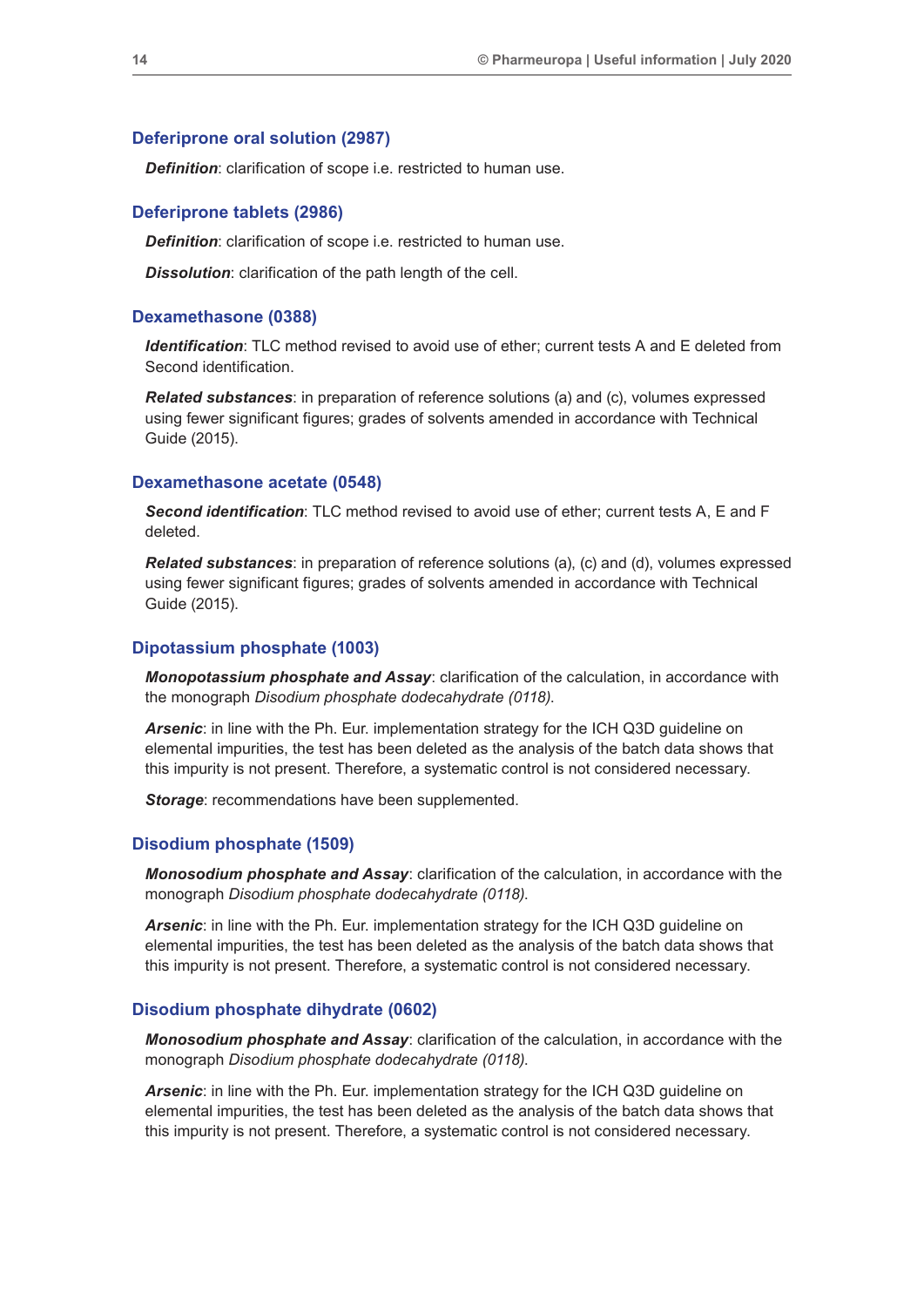# **Disodium phosphate dodecahydrate (0118)**

*Arsenic*: in line with the Ph. Eur. implementation strategy for the ICH Q3D guideline on elemental impurities, the test has been deleted as the analysis of the batch data shows that this impurity is not present. Therefore, a systematic control is not considered necessary.

# **Epinastine hydrochloride (2411)**

*Related substances*: impurity B no longer listed as specified impurity, limit of impurity A decreased, quantitative expression of acceptance criteria introduced; grades of solvents amended in accordance with Technical Guide (2015); reagent used to describe stationary phase modified.

# **Epirubicin hydrochloride (1590)**

**Definition**: the definition has been revised to clearly indicate that the substance is obtained by semi-synthesis, therefore giving the possibility of producing epirubicin hydrochloride with strains other than Streptomyces peucetius.

*Bacterial endotoxins*: test deleted in accordance with Ph. Eur. policy adopted in February 2015 (see Pharmeuropa Online, Technical information).

*Labelling*: the section has been added.

# **Ergotamine tartrate (0224)**

*Second identification*: UV-spectrophotometry test deleted.

# **Etanercept (2895)**

*Impurities with molecular masses greater than that of etanercept*: amendment of the system suitability criterion for peak resolution.

# *Sialic acid*:

*- clarification of the preparation of standard solutions; correction of the concentration range of the standard curve, which was incorrect due to an erroneous introduction an additional predilution step;*

*- deletion of the sentence 'The following procedure is given as an example', which had been inadvertently introduced, whereas no additional flexibility is needed for this test procedure.*

## **Everolimus (2918)**

The relative retention of impurity E has been corrected.

## **Fluoxetine hydrochloride (1104)**

*Related substances*: method optimised and limits revised.

*Acetonitrile*: test deleted.

*Sulfated ash*: use of a platinum crucible indicated since the substance contains fluoride.

*Assay*: optimised in line with the proposed new related substances test.

*Impurities*: section updated.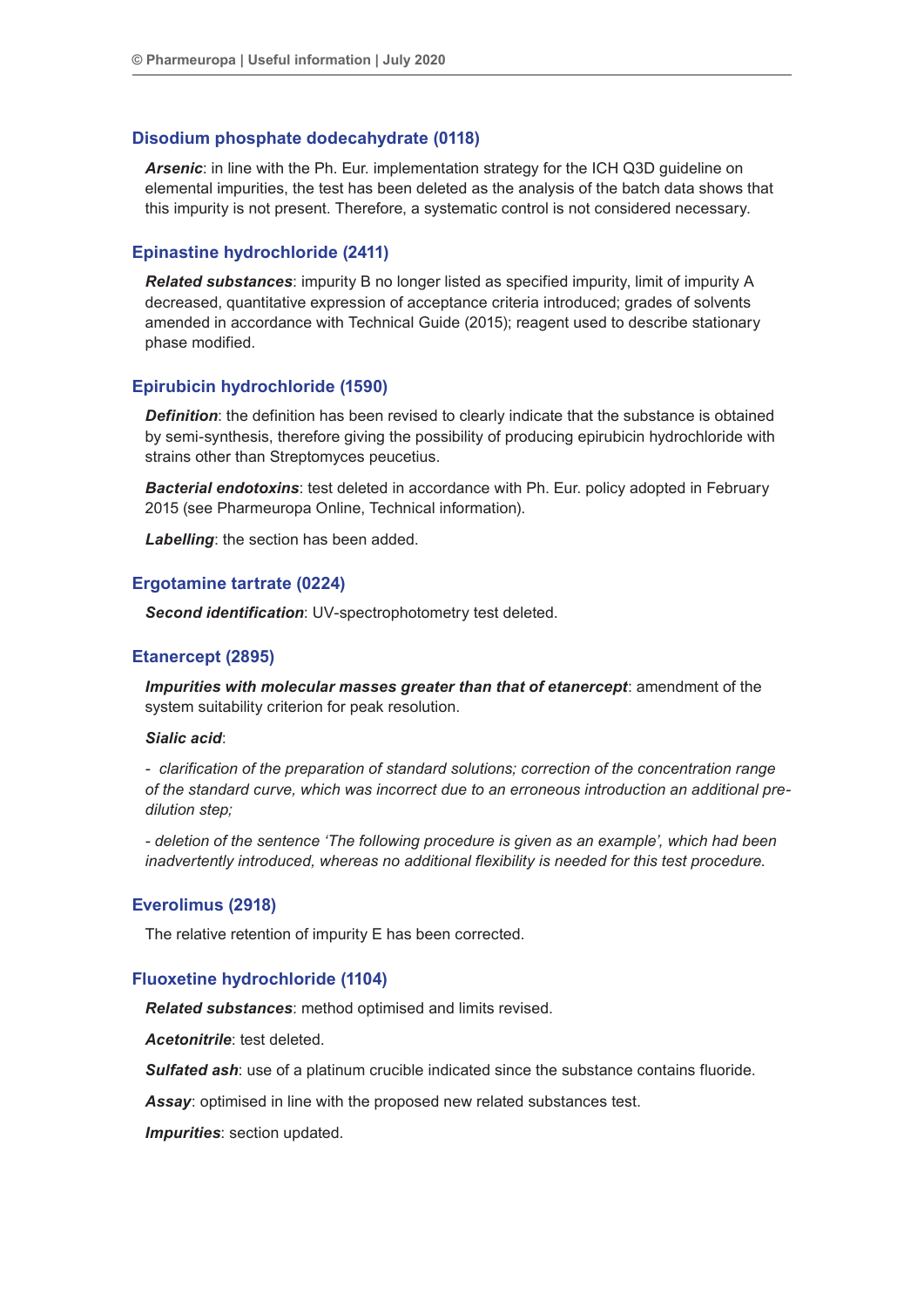## **Human coagulation factor IX (rDNA) concentrated solution (2522)**

*Related proteins and impurities*: amendment of the system suitability criterion for the peakto-valley ratio; the requirement of "minimum 1.5" was lowered to "minimum 1.2".

#### **Human coagulation factor IX (rDNA) powder for solution for injection (2994)**

*Related proteins*: amendment of the system suitability criterion for the peak-to-valley ratio; the requirement of "minimum 1.5" was lowered to "minimum 1.2".

#### **Infliximab concentrated solution (2928)**

*Related proteins*: addition of the statement "unless otherwise justified and authorised", to accomodate for products registered in Europe.

#### **Isoconazole (1018)**

*Identification*:  $2^{nd}$  identification series deleted as substance not used in pharmacies.

*Related substances*: specifications updated to reflect current quality of substances in approved medicinal products on the European market; explicit criterion for unspecified impurities introduced in accordance with general monograph *Substances for pharmaceutical use (2034)*; grades of solvents amended in accordance with Technical guide (2015); system suitability criterion modified.

*Impurities*: transparency list updated.

#### **Isoconazole nitrate (1017)**

*Identification*: 2<sup>nd</sup> identification series deleted as substance not used in pharmacies.

*Related substances*: specifications updated to reflect current quality of substances in approved medicinal products on the European market; explicit criterion for unspecified impurities introduced in accordance with general monograph *Substances for pharmaceutical use (2034)*; grade of solvents amended in accordance with Technical guide (2015); system suitability criterion modified.

*Impurities*: transparency list updated.

#### **Ketoconazole (0921)**

*Identification*: IR sample preparation deleted.

*Related substances*: specifications updated to reflect the current quality of substances in approved medicinal products on the European market; explicit criterion for unspecified impurities introduced in accordance with the general monograph *Substances for pharmaceutical use (2034)*; system suitability criterion amended.

*Impurities*: section updated.

#### **Labetalol hydrochloride (0923)**

*Related substances*: resolution value and reference solution (b) description amended.

## **Lacosamide infusion (2991)**

*Definition*: clarification of scope i.e. restricted to human use.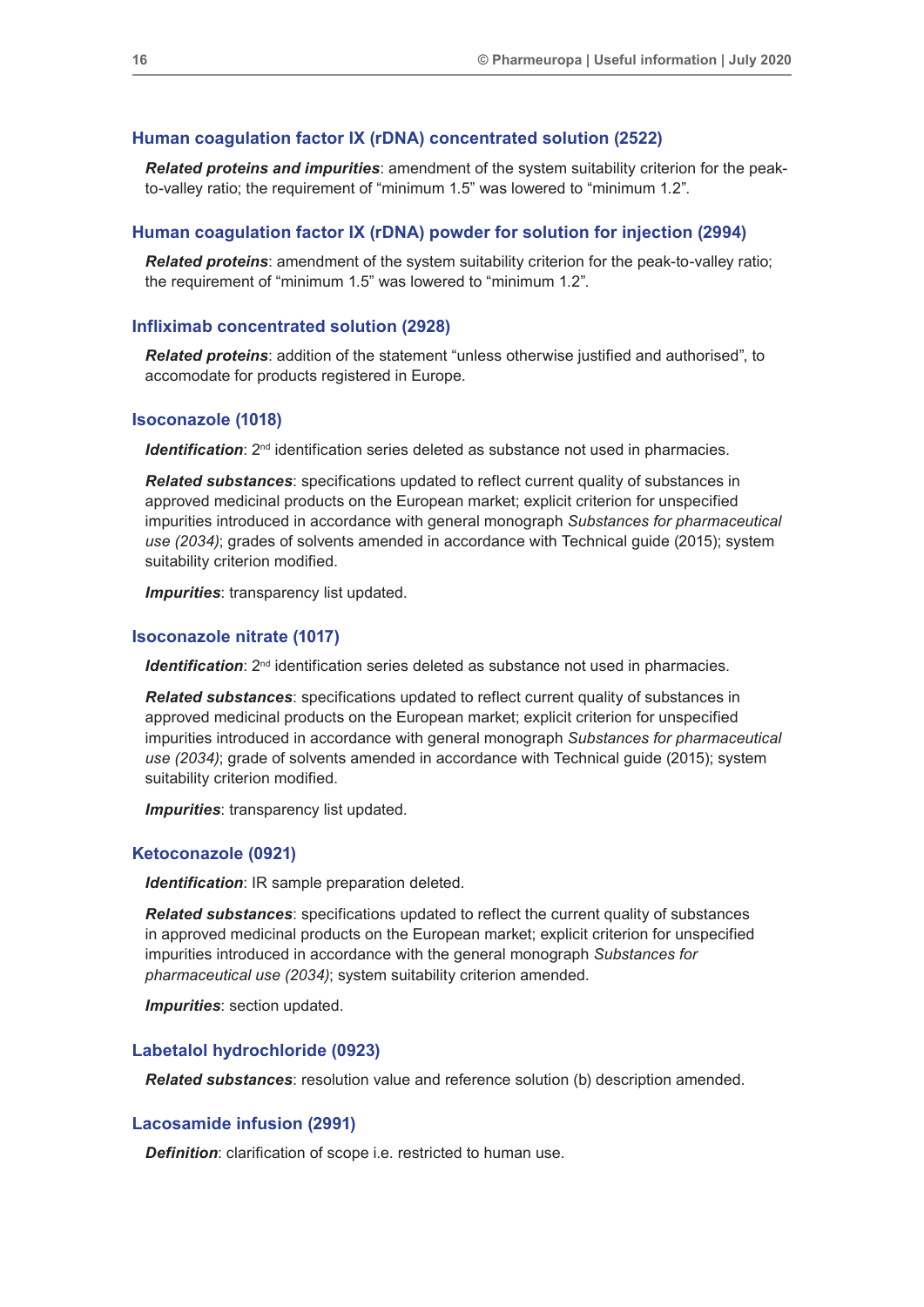# **Lacosamide oral solution (2990)**

*Definition*: clarification of scope i.e. restricted to human use.

# **Lacosamide tablets (2989)**

*Definition*: clarification of scope i.e. restricted to human use.

# **Lactose (1061)**

*Functionality-related characteristics*: further to the correction of the text by the PDG (October 2019), white diamonds have been added showing that this section is only present in the Ph. Eur. text.

# **Lactose monohydrate (0187)**

*Microbial contamination*: further to the correction of the text by the PDG (October 2019), the black diamonds have been deleted because the test is harmonised.

*Functionality-related characteristics*: white diamonds have been added showing that this section is only present in the Ph. Eur. text.

## **Letrozole (2334)**

*Content*: lower limit updated.

*Related substances*: impurity specifications updated to reflect the current quality of approved medicinal products on the European market; reagent used to describe stationary phase modified; grades of solvents amended in accordance with the Technical Guide (2015).

## **Magnesium chloride hexahydrate (0402)**

*Arsenic*: in line with the Ph. Eur. implementation strategy for the ICH Q3D guideline on elemental impurities, the test has been deleted as the analysis of the batch data shows that this impurity is not present. Therefore, a systematic control is not considered necessary.

## **Magnesium hydroxide (0039)**

*Arsenic*: in line with the Ph. Eur. implementation strategy for the ICH Q3D guideline on elemental impurities, the test has been deleted as the analysis of the batch data shows that this impurity is not present. Therefore, a systematic control is not considered necessary.

## **Magnesium oxide, heavy (0041)**

*Arsenic*: in line with the Ph. Eur. implementation strategy for the ICH Q3D guideline on elemental impurities, the test has been deleted as the analysis of the batch data shows that this impurity is not present. Therefore, a systematic control is not considered necessary.

## **Magnesium oxide, light (0040)**

*Arsenic*: in line with the Ph. Eur. implementation strategy for the ICH Q3D guideline on elemental impurities, the test has been deleted as the analysis of the batch data shows that this impurity is not present. Therefore, a systematic control is not considered necessary.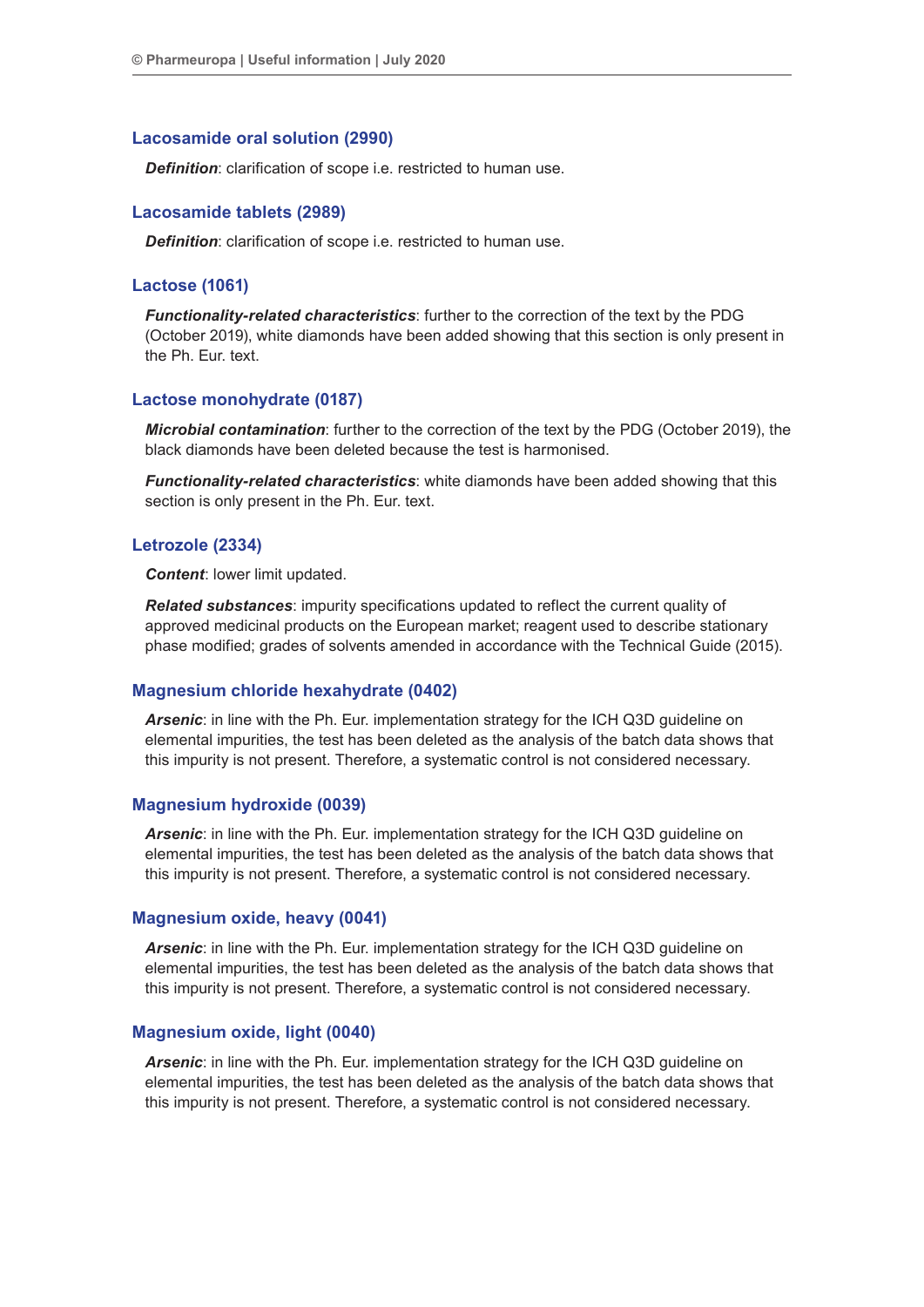#### **Magnesium sulfate heptahydrate (0044)**

*Arsenic*: in line with the Ph. Eur. implementation strategy for the ICH Q3D guideline on elemental impurities, the test has been deleted as the analysis of the batch data shows that this impurity is not present. Therefore, a systematic control is not considered necessary.

### **Mexiletine hydrochloride (1029)**

*Impurity D*: TLC replaced by LC.

*Related substances*: limits updated to reflect the current quality of substances in approved medicinal products on the European market; reference solution (b) modified following a change in the use of CRS.

# **Minocycline hydrochloride dihydrate (1030)**

*Related substances*: adjustment of the retention time of minocycline and of the relative retention of impurity E.

#### **Moxifloxacin hydrochloride (2254)**

*Graphic formula, molecular formula and definition*: updated to indicate that the substance may be anhydrous or a hydrate.

*Characters*: statement on hygroscopicity deleted and statement on polymorphism introduced.

**Identification**: recrystallisation step in IR identification added.

*Enantiomeric purity*: system suitability test acceptance criterion widened.

*Related substances*: system suitability test acceptance criterion widened.

#### **Mupirocin (1450)**

*Assay*: a conversion factor for content calculation using *mupirocin lithium CRS* has been introduced.

### **Mupirocin calcium (1451)**

*Assay*: the conversion factor for content calculation using *mupirocin lithium CRS* has been corrected.

#### **Mycophenolate sodium (2813)**

*Definition*: "semi-synthetic product derived from a fermentation product" statement replaced by "the sodium salt of a fermentation product".

*Related substances*: new LC method introduced to cover 2 additional impurities; limits modified.

*Assay*: aligned with new method for the test for related substances.

*Impurities*: section updated.

#### **Ofloxacin (1455)**

*Identification B*: reference to optical rotation introduced to differentiate ofloxacin from levofloxacin.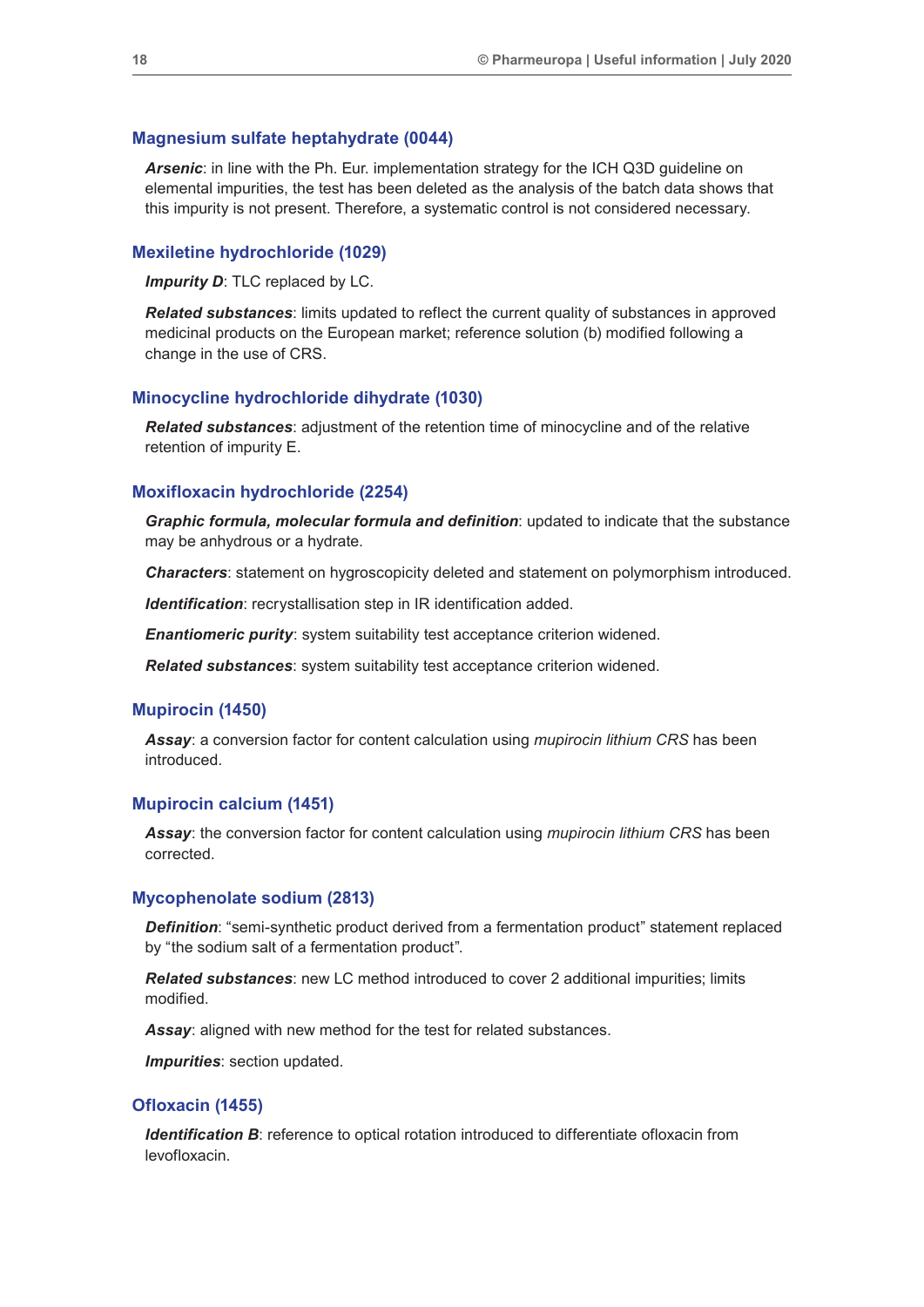*Absorbance*: non-volumetric solutions now used.

**Impurity A:** TLC test deleted, impurity A now covered by the revised related substances LC test.

*Related substances*: method optimised and limits updated.

*Impurities*: section updated.

# **Omega-3-acid triglycerides (1352)**

*Absorbance, Anisidine value, Peroxide value*: limits have been updated based on current products on the European market.

**Partial glycerides**: limits for minimum content of triglycerides and maximum content of ethyl esters and free fatty acids have been introduced. Consequently, the limit for partial glycerides has been deleted.

# **Pentobarbital (0200)**

*Characters*: solubility in heptane added and note on polymorphism introduced.

*Identification*: melting point, TLC and colorimetric tests deleted; IR test introduced.

 $\bm A$ ppearance of solution: reference solution  $\bm \mathsf{Y}_{{}_{6}}$  replaced by reference solution  $\bm \mathsf{B}_{{}_{9}}$ .

*Related substances*: limit for total impurities tightened.

# **Pentobarbital sodium (0419)**

*Characters*: solubility in ethanol and heptane added and note on polymorphism introduced.

*Identification*: melting point, TLC and colorimetric tests deleted; IR test added.

*Appearance of solution*: test added.

*Related substances*: limit for total impurities tightened.

## **Potassium chloride (0185)**

**Barium:** in line with the Ph. Eur. implementation strategy for the ICH Q3D guideline on elemental impurities, the test has been deleted as the analysis of the batch data shows that this impurity is not present. Therefore, a systematic control is not considered necessary.

# **Potassium clavulanate (1140)**

*Related substances*: indications for identification of impurity G using reference solution (c) were introduced.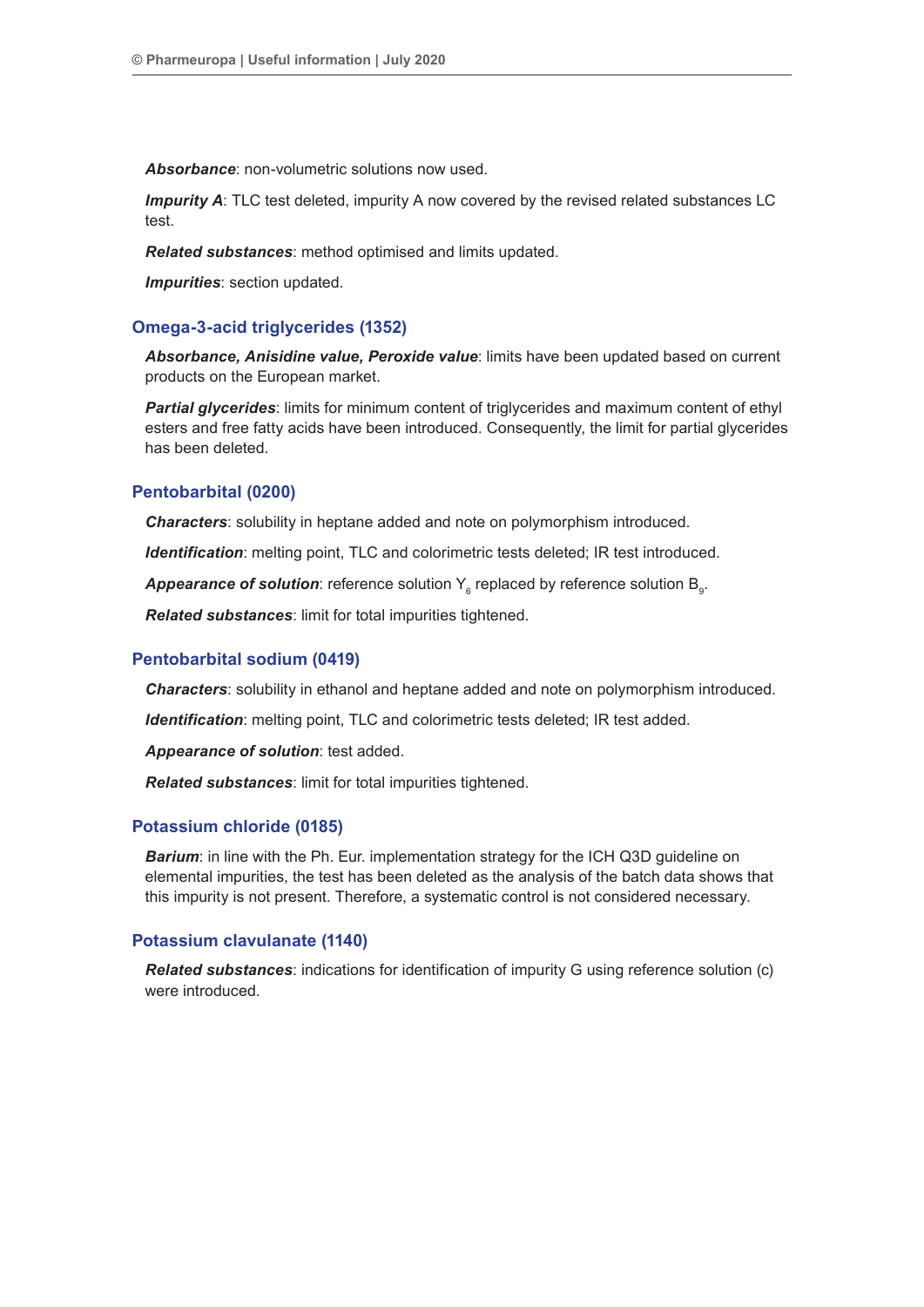#### **Potassium clavulanate, diluted (1653)**

*Related substances*: indications for identification of impurity G using reference solution (c) were introduced.

# **Prednisolone acetate (0734)**

*Identification*: TLC method revised to avoid use of ether; test D deleted from Second identification.

*Related substances*: in preparation of reference solution (a), volume expressed using fewer significant figures; grades of solvents amended in accordance with Technical Guide (2015).

### **Prednisone (0354)**

*Second identification*: TLC method revised to avoid use of ether.

*Related substances*: in preparation of reference solutions (a) and (b), volumes expressed using fewer significant figures; grades of solvents amended in accordance with Technical Guide (2015).

### **Primidone (0584)**

*Identification*:  $2^{nd}$  identification series deleted as substance not used in pharmacies.

*Related substances*: specifications updated to reflect current quality of substances in approved medicinal products on the European market; explicit criterion for unspecified impurities introduced in accordance with general monograph *Substances for pharmaceutical use (2034)*.

*Impurities*: transparency list updated.

## **Raltegravir chewable tablets (2939)**

*Definition*: clarification of scope i.e. restricted to human use.

*Related substances*: in the preparation of reference solution (c), volumes are expressed using fewer significant figures due to the qualitative use of this solution.

## **Raltegravir tablets (2938)**

*Definition*: clarification of scope i.e. restricted to human use.

*Related substances*: as the maximum daily dose now exceeds 1 g, the reporting threshold has been lowered, in accordance with ICH Q3B.

In the preparation of reference solution (c), volumes are expressed using fewer significant figures due to the qualitative use of this solution.

#### **Rosuvastatin tablets (3008)**

*Definition*: clarification of scope i.e. restricted to human use.

### **Salmon oil, farmed (1910)**

*Labelling*: section added based on current policy and to align with monograph *Fish oil, rich in omega-3-acids (1912)*.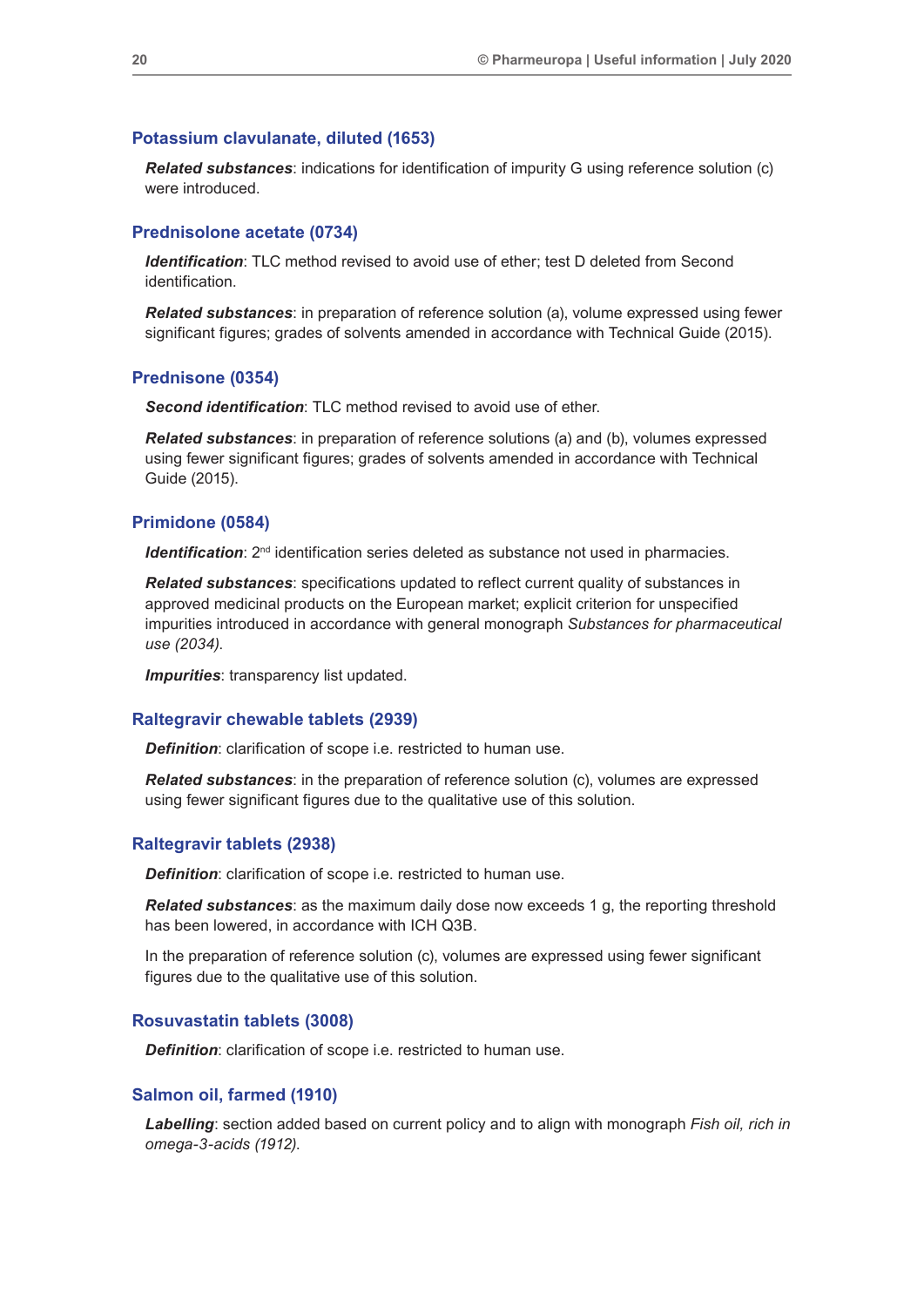## **Silver, colloidal (2281)**

The wording "for external use" is deleted from the title of the monograph.

## **Sitagliptin tablets (2927)**

*Definition*: clarification of scope i.e. restricted to human use.

*Identification A*: range introduced.

*Assay*: conversion factor introduced.

#### **Sodium acetate trihydrate (0411)**

*Arsenic*: in line with the Ph. Eur. implementation strategy for the ICH Q3D guideline on elemental impurities, the test has been deleted as the analysis of the batch data shows that this impurity is not present. Therefore, a systematic control is not considered necessary.

#### **Sodium carbonate (0773)**

*Arsenic*: in line with the Ph. Eur. implementation strategy for the ICH Q3D guideline on elemental impurities, the test has been deleted as the analysis of the batch data shows that this impurity is not present. Therefore, a systematic control is not considered necessary.

#### **Sodium carbonate decahydrate (0191)**

*Arsenic*: in line with the Ph. Eur. implementation strategy for the ICH Q3D guideline on elemental impurities, the test has been deleted as the analysis of the batch data shows that this impurity is not present. Therefore, a systematic control is not considered necessary.

#### **Sodium carbonate monohydrate (0192)**

*Arsenic*: in line with the Ph. Eur. implementation strategy for the ICH Q3D guideline on elemental impurities, the test has been deleted as the analysis of the batch data shows that this impurity is not present. Therefore, a systematic control is not considered necessary.

#### **Sodium dihydrogen phosphate dihydrate (0194)**

*Arsenic*: in line with the Ph. Eur. implementation strategy for the ICH Q3D guideline on elemental impurities, the test has been deleted as the analysis of the batch data shows that this impurity is not present. Therefore, a systematic control is not considered necessary.

#### **Sodium hydrogen carbonate (0195)**

*Arsenic*: in line with the Ph. Eur. implementation strategy for the ICH Q3D guideline on elemental impurities, the test has been deleted as the analysis of the batch data shows that this impurity is not present. Therefore, a systematic control is not considered necessary.

#### **Sodium laurilsulfate (0098)**

This monograph has been revised within the context of International Harmonisation, a collaboration between the Japanese Pharmacopoeia, the United States Pharmacopeia and the European Pharmacopoeia.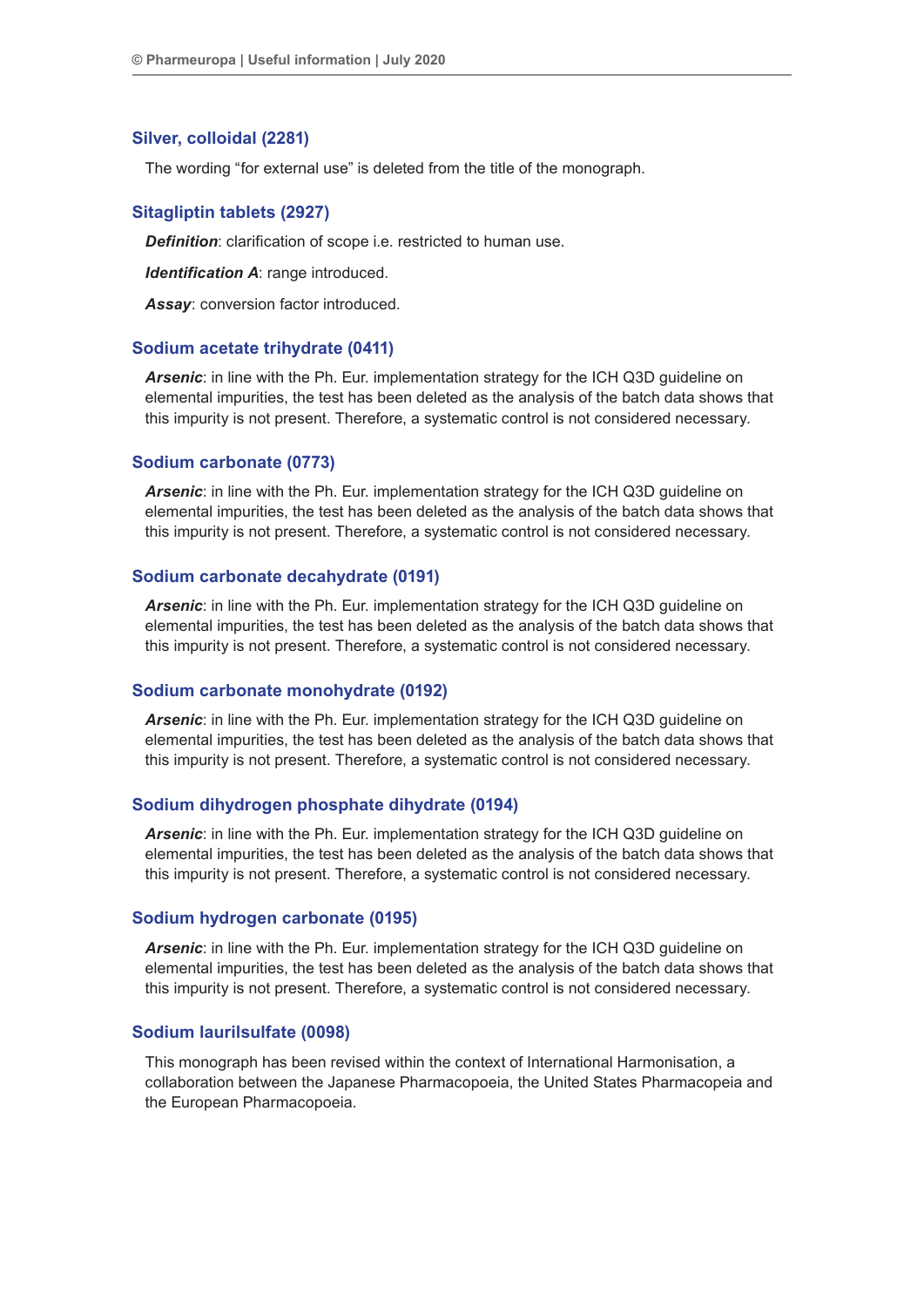*Identification*: test B deleted and identification by IR introduced as test A; former identification tests A, C et D are maintained as second identification and renamed D, B and C respectively.

*Sodium chloride*: additional instruction included.

**Sodium sulfate:** details regarding the filters have been added.

*Assay*: to improve detection of the end-point, the procedure has been slightly modified.

#### **Sodium metabisulfite (0849)**

*Arsenic*: in line with the Ph. Eur. implementation strategy for the ICH Q3D guideline on elemental impurities, the test has been deleted as the analysis of the batch data shows that this impurity is not present. Therefore, a systematic control is not considered necessary.

### **Solutions for organ preservation (1264)**

Editorial changes introduced to align with similar monographs.

*Definition*: deletion of the reference to 3.3.8, which covers single-use empty syringes and not prefilled syringes.

## **Sotalol hydrochloride (2004)**

**Related substances**: reagent used to describe stationary phase modified and grades of solvents amended in accordance with Technical Guide (2015).

**Palladium**. In line with the Ph. Eur. implementation strategy for the ICH Q3D guideline on elemental impurities, the test is deleted as the relevant elemental impurity is considered to originate from the production process. A change to this effect is introduced in the Production section of the general monograph *Substances for pharmaceutical use (2034)* in Supplement 9.3, as only the manufacturer of a substance for pharmaceutical use knows which elemental impurities may potentially be introduced as catalysts and reagents, and whose levels would therefore need to be controlled.

#### **Streptomycin sulfate (0053)**

*Identification*: introduction of a *streptomycin sulfate for identification CRS* in the TLC identification test.

*Loss on drying*: subsequent to the revision of general method *2.2.32* published in Supplement 9.8, the reference to diphosphorous pentoxide has been deleted from this test.

*Colorimetric test*: test deleted.

*Specific absorbance*: test introduced to replace former colorimetric test.

#### **Sulfobutylbetadex sodium (2804)**

*Assay*: sulfobutylbetadex sodium is a randomly substituted cyclodextrin derivative; hence the peak obtained with the reference solution used for quantitation may not comply with the requirements of general chapter *2.2.46* for symmetry factor (0.8-1.5). A different maximum value has been set.